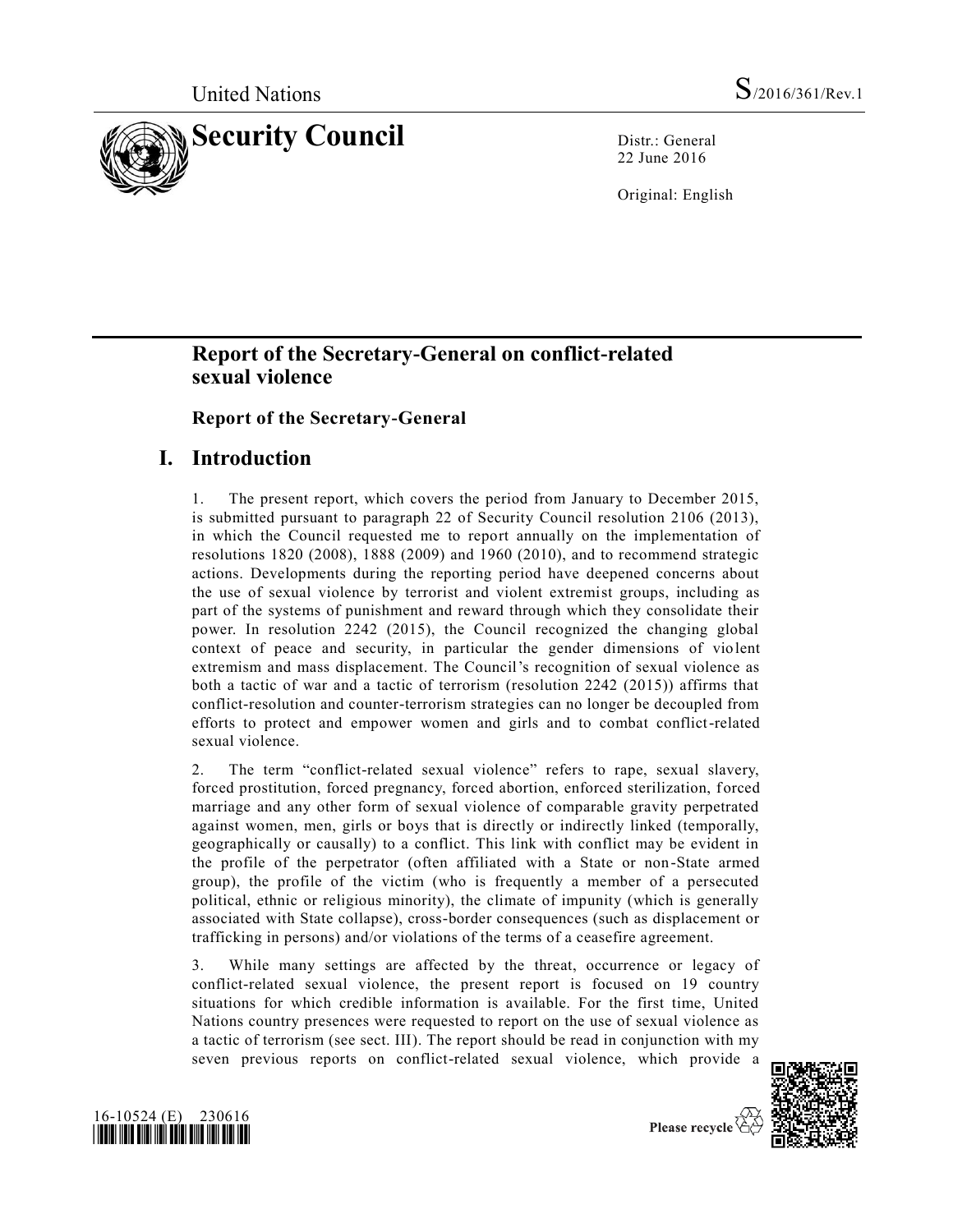cumulative basis for the listing of 48 parties (see annex). As in 2014, the majority of listed parties are non-State actors. Engaging with such groups to foster compliance with Security Council resolutions raises unprecedented political and operational challenges. All States repeatedly listed for grave violations against children and/or conflict-related sexual violence will be prohibited from participating in United Nations peace operations. Troop and police contributors that are currently listed for such violations are required to engage with my special representatives in order to be delisted and to implement specific time-bound commitments and action plans to address violations for which they are listed (see resolution 2242 (2015) and [S/2015/682\)](http://undocs.org/S/2015/682).

4. The report is based on cases documented by the United Nations. The increased presence in the field of women's protection advisers, who are responsible for convening the monitoring, analysis and reporting arrangements on conflict-related sexual violence and facilitating dialogue in order to obtain protection commitments from parties to conflict, has deepened the quality of the data and analysis aimed at informing interventions. To date, 34 women's protection advisers have been deployed to seven mission settings. All six peacekeeping missions with a mandate that includes the protection of civilians have established the monitoring, analysis and reporting arrangements and incorporated the matrix of early-warning indicators of conflict-related sexual violence into their broader protection arrangements. A concerted effort to enhance prevention, early warning and timely responses to conflict-related sexual violence will continue to require dedicated human and financial resources commensurate with the scale of this challenge.

5. Strengthening the capacity of national institutions is critical to ensuring accountability for conflict-related sexual violence. The Team of Experts on the Rule of Law and Sexual Violence in Conflict, in accordance with its mandate under Security Council resolution 1888 (2009), has provided assistance to Governments, including in the areas of criminal investigation and prosecution, military justice, legislative reform, protection of victims and witnesses and reparations for survivors. Reporting directly to my Special Representative on Sexual Violence in Conflict, the Team of Experts is composed of experts from the Department of Peacekeeping Operations, the Office of the United Nations High Commissioner for Human Rights (OHCHR) and the United Nations Development Programme (UNDP) and a specialist seconded by the Preventing Sexual Violence in Conflict Initiative of the United Kingdom of Great Britain and Northern Ireland. The Team also maintains a roster of experts with a range of specializations. Since its establishment, the Team has played a catalytic role in implementing the frameworks of cooperation agreed upon between my Special Representative and national authorities and regional actors, complementing the work of the United Nations country presence. With dedicated assistance, Governments can effectively adjudicate such crimes, as in the case of Guinea, where the technical assistance of the Team has resulted in 16 indictments of military and political leaders for sexual violence and other crimes committed in September 2009. The Team, by virtue of its structure and compositio n, has contributed to enhanced coherence on the issue of conflict-related sexual violence among the entities constituting it. To date, the Team has been engaged in the Central African Republic, Colombia, Côte d'Ivoire, the Democratic Republic of the Congo, Guinea, Liberia, Mali, Somalia and South Sudan.

6. The United Nations Action against Sexual Violence in Conflict initiative, which consists of 13 United Nations entities and is chaired by my Special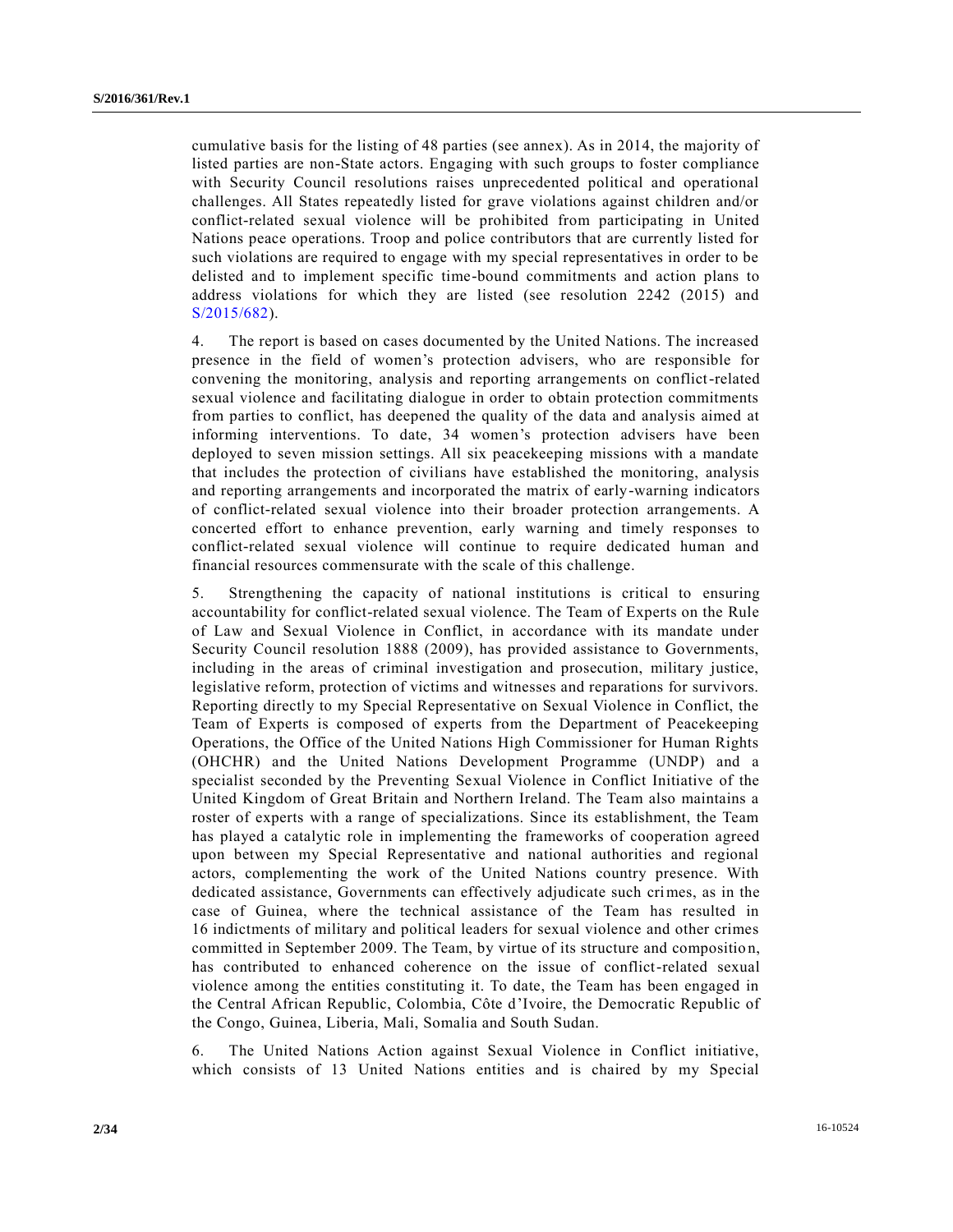Representative, supports the development of training, guidance and advocacy resources aimed at building the technical capacity of United Nations country presences to deliver a coordinated and holistic response to conflict-related sexual violence. In 2015, it provided catalytic funding for the deployment of women's protection advisers to Côte d'Ivoire and the Democratic Republic of the Congo, supported a mapping of interventions to implement the national strategy to combat gender-based violence in Côte d'Ivoire and funded a joint project in Bosnia and Herzegovina supporting transitional justice. A number of tools and knowledge products were produced to improve practice in the field, including guidance on strengthening the medico-legal response to sexual violence in conflict, developed by the United Nations Office on Drugs and Crime (UNODC) and the World Health Organization (WHO); a guidance note on the intersections between the Genderbased Violence Information Management System and the monitoring, analysis and reporting arrangements, prepared by the United Nations Children's Fund (UNICEF), the United Nations Population Fund (UNFPA) and the Office of the United Nations High Commissioner for Refugees (UNHCR); and a menu of country-level support options. Joint technical support missions were conducted to Mali in January and South Sudan in April. In 2015, through the joint roster of the United Nations Entity for Gender Equality and the Empowerment of Women and Justice Rapid Response of international investigators of crimes involving sexual and gender-based violence, some 30 experts were deployed to accountability mechanisms, including the Independent International Commission of Inquiry on the Syrian Arab Republic, the commission of inquiry on human rights in Eritrea, the fact-finding missions to Iraq and Libya, and the national war crimes processes. The Department of Peacekeeping Operations and the Department of Field Support, in collaboration with a range of partners, developed a new conflict-related sexual violence training module for core and advanced-level predeployment training, in addition to advanced-level integrated mission training for military, police and civilian components.

# **II. Sexual violence as a threat to international peace and security: overview of current and emerging concerns**

7. A consistent concern is that fear and cultural stigma converge to prevent the vast majority of survivors of conflict-related sexual violence from coming forward to report such violence. Practitioners in the field estimate that for each rape reported in connection with a conflict, 10 to 20 cases go undocumented. The figures presented here reflect incident reports and therefore do not indicatee the magnitude of the problem. My successive reports on conflict-related sexual violence provide a cumulative picture of the factors that can either enable or constrain the ability of survivors to seek redress. In addition to the debilitating physical and psychological trauma, most victims fear being stigmatized or subjected to reprisals by the perpetrators. This is compounded by a lack of confidence in national institutions, including the police and judiciary, especially when sexual violence is perpetrated by the very forces meant to provide protection.

8. Accordingly, a critical objective is to bring information to light and improve the opportunities for survivors to safely seek recourse. Any attempt to suppress such information by intimidating victims, witnesses or their families in order to convince them to recant complaints, or by denying access to relevant sites, is a further violation that warrants Security Council scrutiny. Such intimidation often extends to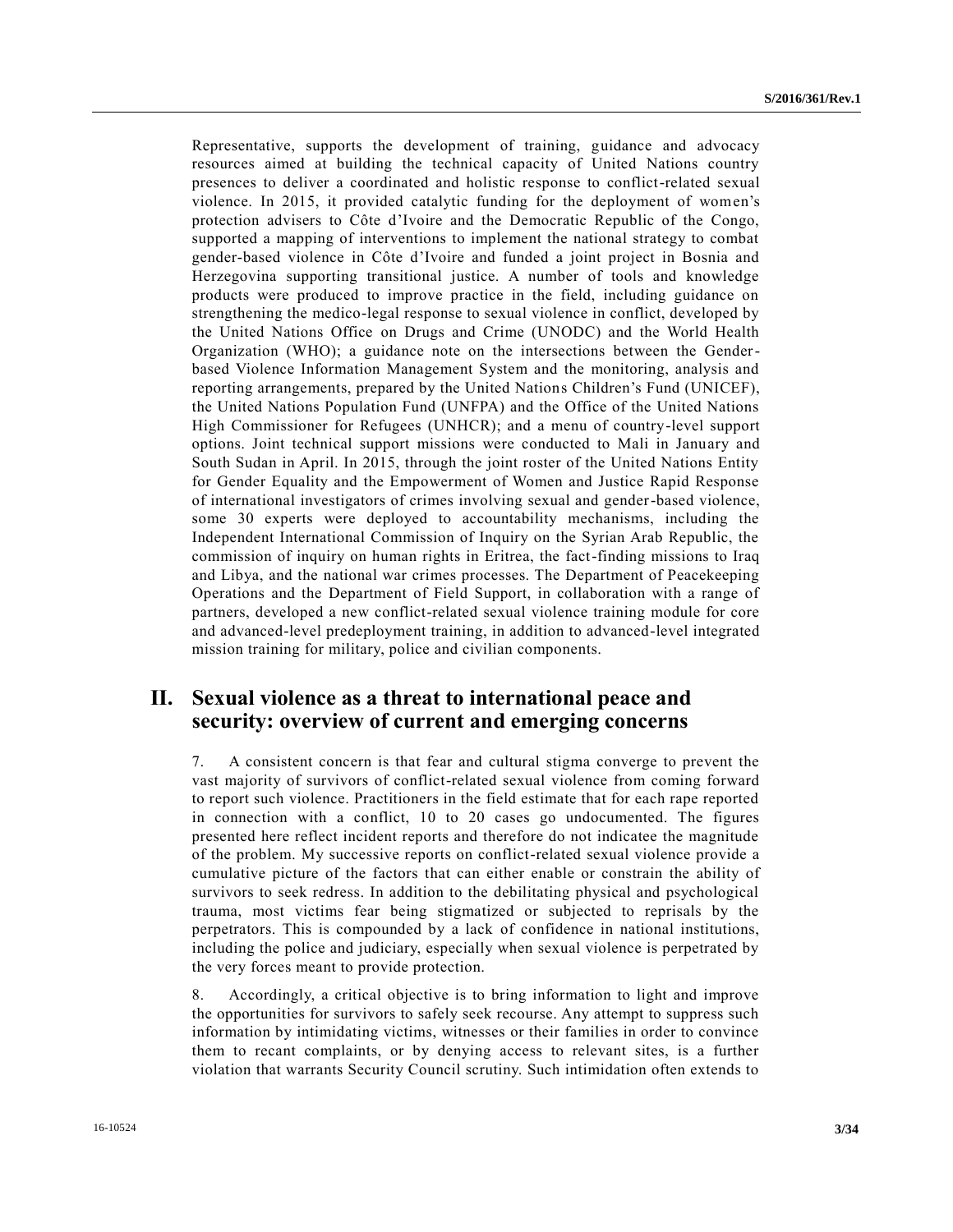service providers and can thus have a chilling effect on their response. Late reporting can be lethal. For example, in the Central African Republic, only 26 per cent of survivors seek assistance within 72 hours, missing a critical opportunity to prevent HIV/AIDS transmission or unwanted pregnancy and to gather forensic evidence. Amidst emergencies, vast population movements, capacity constraints, suspended legal systems and overburdened, underfunded or inaccessible services complicate documentation. The denial of access to places that may cause acute vulnerability, such as detention settings, is another impediment. The threat or use of sexual violence as a form of ill treatment in detention and interrogation centres remains a largely unquantified problem, although extensive testimonial evidence, including from Libya and the Syrian Arab Republic, points to its prevalence. Such violence is often used as a form of torture against men and boys, many of whom remain silent for fear of social ostracism due to accusations of homosexuality in contexts in which it is taboo or even criminalized, as it remains in 78 countries. An important, albeit counter-intuitive, consideration in interpreting information on conflict-related sexual violence is that an increase in the number of survivors coming forward to report such violence, including to State-run facilities, generally signifies an easing of access restrictions, the availability of high-quality care and an improvement in the security situation overall.

9. Experience from the field attests that, when appropriate mechanisms are in place, such as the gender-based violence crisis hotline in Somalia operated by a non-governmental organization, or the sustainable community-based care available in remote regions of the Central African Republic, reporting increases significantly. When there are specialists available and confidential avenues for reporting, the issue becomes visible and can be addressed, rather than the attendant trauma, disease and desire for vengeance being left to fester within communities. When multisectoral services are available, survivors may be more willing to pursue justice, as seen in the Democratic Republic of the Congo, where 66 per cent of rape survivors who received integrated medical, psychosocial and legal support opted to file a case. The only country covered herein for which detailed data are provided on sexual violence against men and boys is the Central African Republic, where a conscious effort has been made to describe gender-based violence services in gender-neutral terms and to train both male and female staff with a view to minimizing the perception that they support women exclusively. A total of 62 countries still provide no legal protection for male rape victims. Free medical treatment is also crucial for a survivor-centred response. However, in many settings, survivors are charged fees by the police to open a case file, as in Somalia, or asked to pay for medical certificates, as in the Central African Republic and Côte d'Ivoire. Moreover, health providers often require survivors to report to the police before receiving care. In Myanmar, this has meant that only 4 per cent of gender-based violence survivors choose to access services. The practice of mandatory reporting to the police also presents a barrier to access to care in contexts such as the Sudan and South Sudan, despite formal instructions to the contrary, as well as in the Syrian Arab Republic and some countries receiving Syrian refugees.

10. It is alarming that incidents of mass rape continue to occur with impunity despite the issue having been a priority concern on the agenda of the Security Council for almost a decade. In 2015, such cases were documented in the eastern Democratic Republic of the Congo, South Sudan and the Sudan, and widespread and systematic sexual violence continued in the Syrian Arab Republic and areas of Iraq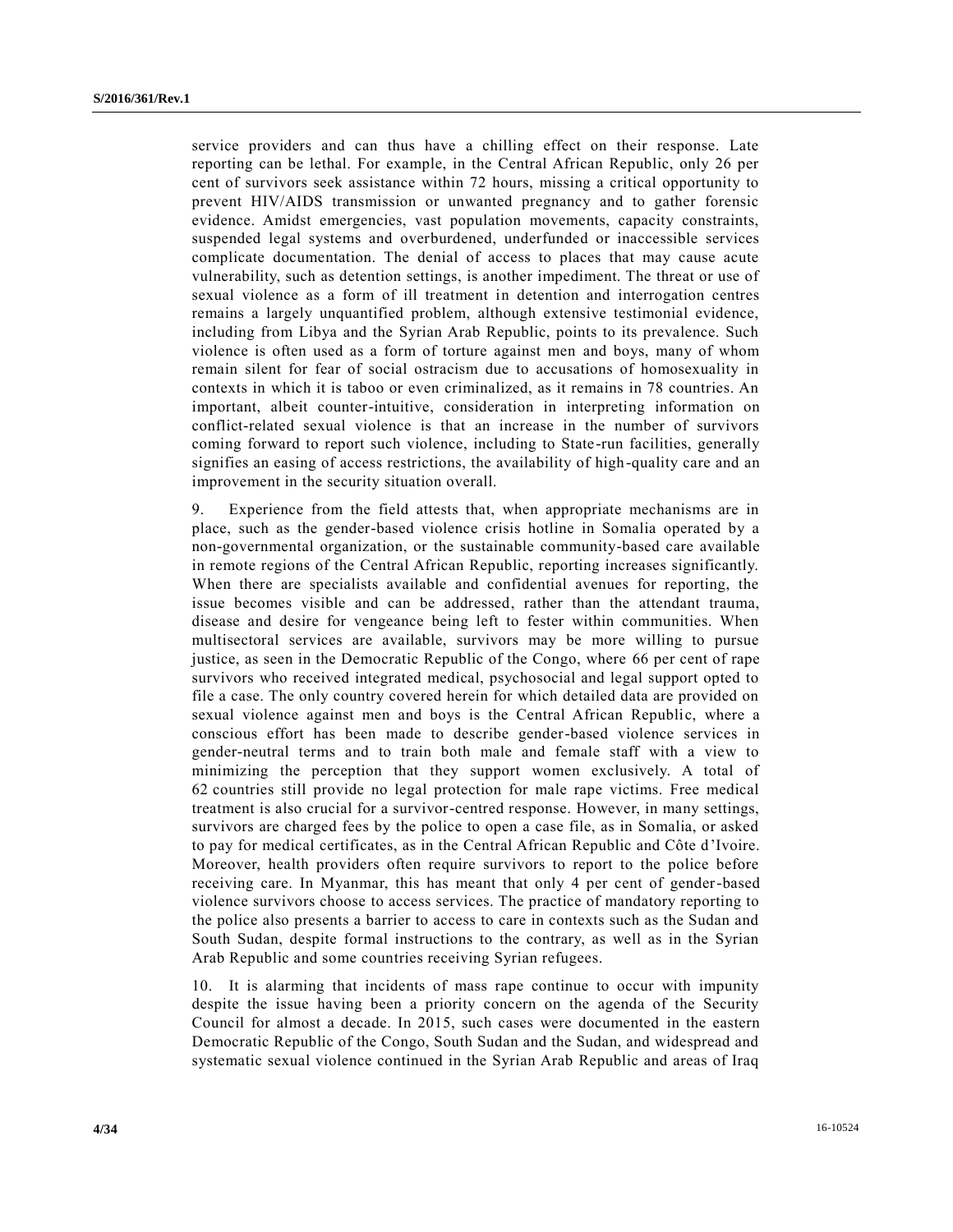held by Islamic State in Iraq and the Levant (ISIL). In addition, reports of targeted sexual assaults based on actual or perceived political affiliation emerged in Burundi. When suspects implicated in such incidents are released from custody, or are redeployed in proximity to civilian centres, it signals to communities that reporting is not only dangerous, but also futile. Rapists anticipate that their victims will not have the means, courage or support required to testify against them, especially in the chaos of conflict. Prosecution is therefore essential to prevention, because it can deter potential perpetrators and contribute to restoring faith in the rule of law. It demonstrates that no political or military leader is above the law and no woman or child is beneath it. However, given the absence, obstruction or protracted pace of justice in many conflict-affected settings, communities commonly resort to traditional mechanisms. In South Sudan, it is estimated that 90 per cent of such cases are resolved through customary courts, which often require rape victims to marry the perpetrator as a form of settlement. In north-east Nigeria and in Somalia, "restitution" through marriage is widely accepted by victims' families in order to avoid "shame", and in Myanmar, "reparation marriages" are a traditional remedy for rape. Such measures not only fail to provide deterrence, but also deny the victim a future, effectively sentencing her to repeated rape.

11. Patterns of sexual violence also persist as a manifestation of a lack of discipline and lax command and control. An encouraging development has been the adoption of commitments, action plans and disciplinary measures by parties to armed conflict, such as the Forces armées de la République démocratique du Congo (FARDC) and the Sudan People's Liberation Army (SPLA), as well as progress on implementing zero-tolerance policies and codes of conduct for the armed forces in Colombia, Côte d'Ivoire and Nepal. Efforts to obtain protection commitments have also been undertaken with non-State actors, such as the Fuerzas Armadas Revolucionarias de Colombia-Ejercito del Pueblo (FARC-EP) and the Sudan People's Liberation Movement/Army-in-Opposition (SPLM/A-IO). This is the first time, in the latter case, that a specific plan to combat sexual violence has been adopted by a non-State armed group. To change behaviour, such efforts must become more systematic. A glaring disparity remains between international human rights standards and national legislation in conflict-affected countries, which often minimizes these crimes or conflates them with adultery, as in Afghanistan and Yemen. This shields the perpetrator at the expense of the victim. Transitional justice can provide an opportunity for transforming harmful social norms and ensuring that wartime atrocities do not become entrenched in the post-conflict period. This process begins with gender-responsive mediation aimed at ensuring that concerns regarding conflict-related sexual violence are reflected in ceasefire agreements, peace accords and subsequent implementation mechanisms. Effectively addressing the issue of conflict-related sexual violence in peace agreements can potentially increase the durability of peace by mitigating security fears and improving transparency, accountability and confidence among the parties. However, of all the unfolding peace processes referenced herein, the Colombian process alone has addressed gender concerns in a systematic manner that exemplifies the aims of the Security Council in resolutions 1325 (2000) and 1820 (2008) and subsequent resolutions. This can ensure that conflict-related sexual violence is not omitted by history, but rather reflected in the public record, validating the experiences of survivors and promoting reconciliation.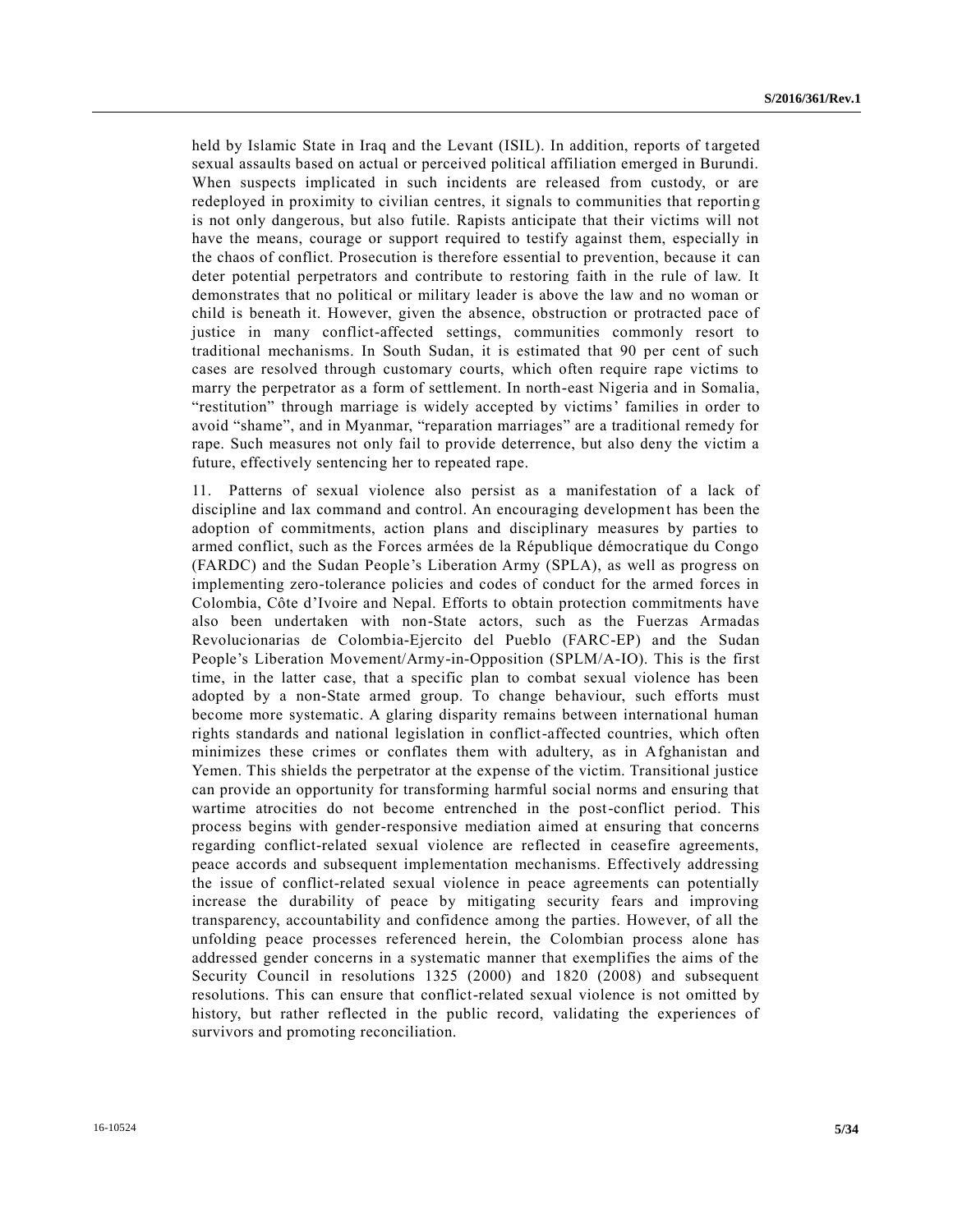12. In response to the age-old culture of denial and impunity that has characterized this scourge, in 2015 the General Assembly adopted by consensus a resolution declaring 19 June the International Day for the Elimination of Sexual Violence in Conflict (resolution 69/293). The aim of the resolution, which was sponsored by 114 countries, is to commemorate the breakthrough adoption on 19 June 2008 of Security Council resolution 1820 (2008), in which the Council condemned sexual violence as a tactic of war and an impediment to peacebuilding. The commemoration provides a new opportunity to raise awareness, stand in solidarity with the survivors and pay tribute to those working on the front lines.

13. Women and girls face a heightened risk of sexual assault when performing livelihood activities such as collecting firewood, grass or water, going to marke ts or tending fields, as in the Central African Republic, the Democratic Republic of the Congo, northern Nigeria, South Sudan and the Sudan (Darfur), or when herding cattle, as in remote areas of Myanmar. In the Central African Republic, rape has been used to punish Christian women for trading with members of the Muslim community and to "dishonour" them so that they dare not set foot in Muslim enclaves. Given that there is already a pronounced gender gap in terms of women 's access to land and other productive assets, this reduces their resilience to security shocks, including in terms of financial and food security. The ever-present threat of sexual assault compels women to lead highly circumscribed lives in militarized zones, as seen in eastern Afghanistan or northern Sri Lanka. Moreover, high-profile women across a range of professions have been subjected to sexual harassment and humiliation aimed at silencing them. In this way, sexual violence serves as a tool of social and moral control to relegate women to the private sphere and to punish perceived "countercultural" behaviour. Professional women in Libya have been exposed to inflammatory rhetoric, and Afghan women serving in, or training to join, the security sector have suffered sexual harassment. In Burundi, women associated with the political opposition have been depicted in media cartoons as prostitutes. This carries echoes of the media incitement to violence against women during the Rwandan genocide of 1994, as well as of the incitement to ethnically motivated rape by Radio Bentiu FM during the resurgence of conflict in South Sudan in April 2014. In 2015, reports emerged of ISIL using radio broadcasts to threaten and terrorize women. Historically, misogynistic media propaganda and crackdowns on women's rights and freedoms have presaged the use of sexual violence as a tactic of war, terrorism and political repression. This underscores the strategic value of gender analysis in all atrocity-prevention efforts.

14. In some contexts, sexual violence is employed as a tool of genocide against indigenous, religious, ethnic or political minorities. Extremists groups such as ISIL have raped women pursuant to a plan of self-perpetuation aimed at transmitting their ideology to a new generation who can be raised in their own image. In this way, women's bodies are used as "biological weapons" to alter the demography of a region and to unravel existing kinship ties. In addition, individuals have been targeted for physical and sexual violence on the basis of their actual or perceived sexual orientation. The risks facing lesbian, gay, bisexual, transgender and intersex minorities has been a blind spot in the monitoring of civilian protection concerns. This issue was featured for the first time in my previous report on conflict-related sexual violence [\(S/2015/203\)](http://undocs.org/S/2015/203). In the intervening year, it has become apparent that enhanced attention, including through the Council's Arria formula meeting on the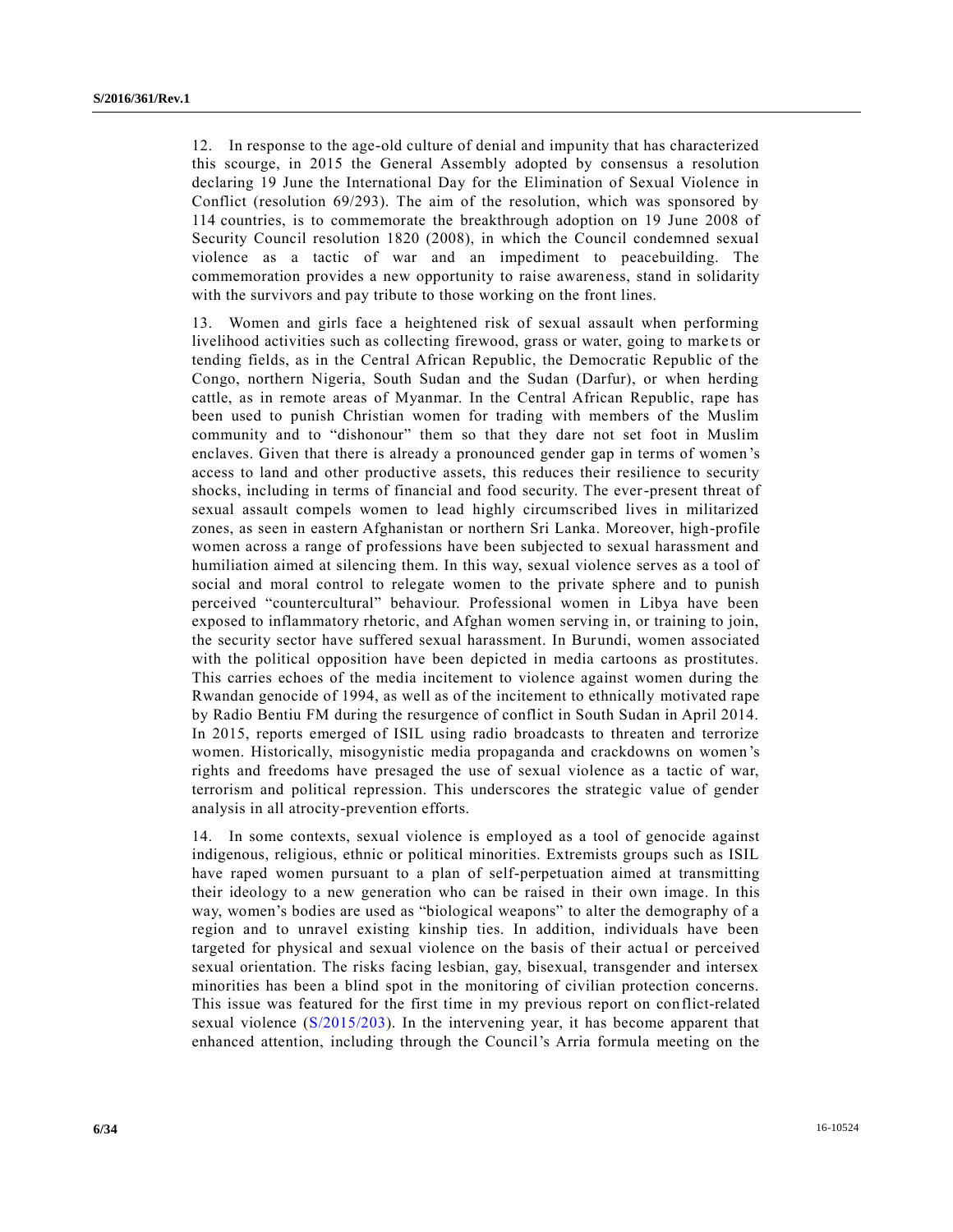persecution of lesbian, gay, bisexual, transgender and intersex minorities in the Middle East, held on 24 August 2015, is leading to heightened awareness.

15. When security deteriorates, women and girls often find their mobility greatly restricted. They currently face grave threats when passing checkpoints in Myanmar, South Sudan, the Syrian Arab Republic and Yemen; using public transportation, which may be operated by ex-combatants, as in parts of Côte d'Ivoire and Mali; and at every stage of the displacement cycle, including in the camps or urban settlements in which they seek refuge. During the reporting period, a mass migration crisis occurred, which included conflict-related sexual violence as a deliberate form of persecution to displace populations in the Horn of Africa, Iraq and the Syrian Arab Republic. As a result, more than 950,000 new refugees and migrants reached Europe. Reports have emerged of people-smugglers demanding sex as "payment of passage" and of an evolving criminal infrastructure designed to exploit refugees, in particular unaccompanied minors, including for trafficking, commercial sex and sexual slavery. Given these cross-border dynamics, it is critical that effective regional and subregional cooperation be undertaken to close corridors for trafficking in persons.

16. In countries in which women are denied the right to confer their nationality upon their children, contrary to article 9 of the Convention on the Elimination of All Forms of Discrimination against Women, there is a considerable risk that such children will be left unregistered and stateless, which will result in their socioeconomic marginalization and vulnerability to future radicalization. This includes children born as a result of rape, who continue to live in the shadows. Although there are many children born as a result of rape in Bosnia and Herzegovina, the Democratic Republic of the Congo, Kenya and Rwanda, they are rarely accepted by society and often viewed as both a "bad memory" and a future threat. Social pressures combined with a lack of reproductive health care make unsafe abortion a leading cause of maternal mortality in many displacement settings, from the Central African Republic to South Sudan.

17. Increased debt and dependency on humanitarian assistance have led many displaced families to rely on harmful coping strategies, such as the early marriage of girls. The rate of underage marriage among Syrian refugee girls hosted in neighbouring Jordan, Lebanon or Turkey has more than doubled since the beginning of the crisis (from 12 to 26 per cent) owing to fears of sexual violence, lack of access to education and economic hardship. Abduction for the purposes of sexual slavery or forced marriage to combatants also appears to be on the rise. Armed groups often view the civilian population as a resource to be exploited, seeing women's sexuality and fertility as commodities to be "owned", trafficked and traded as part of the political economy of war. This is evident in the cross-border trafficking of Syrian and Iraqi women and children. Crucially, in December 2015, the Security Council adopted a presidential statement on trafficking in persons [\(S/PRST/2015/25\)](http://undocs.org/S/PRST/2015/25), in which the Council affirmed the nexus between such trafficking and sexual violence and underscored the urgency of efforts to deter, detect and disrupt trafficking in persons, including by ISIL, Boko Haram and other violent extremist groups.

18. Serious and continuing allegations and underreporting of sexual exploitation and abuse by United Nations peacekeepers and non-United Nations forces represent another area of major concern. Sexual exploitation and abuse by peacekeepers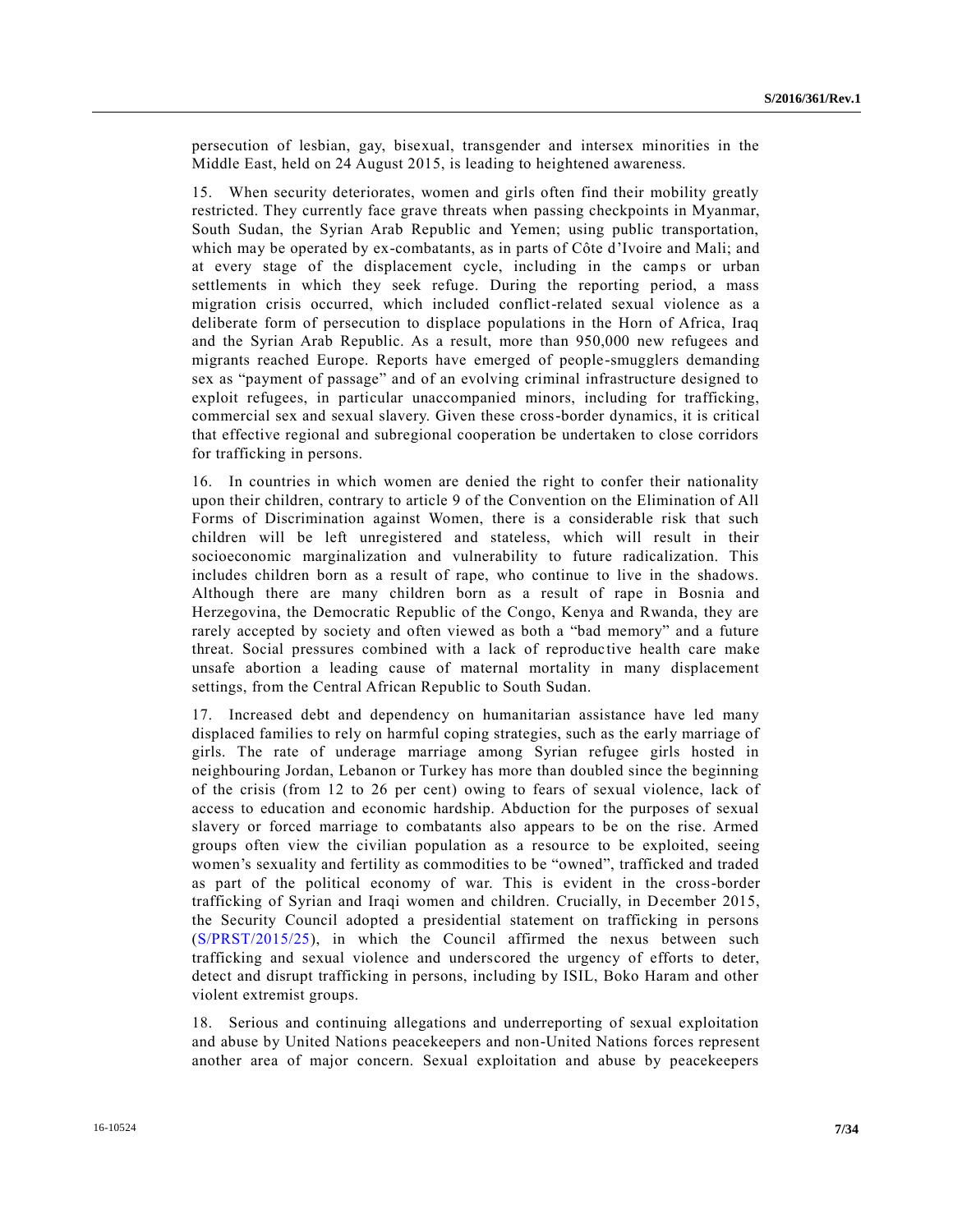violates the very trust placed in them by host populations and the expectation that such peacekeepers will fulfil their mandate to protect civilians. Global attention has been paid to the sexual abuse of minors in the Central African Republic by peacekeeping forces and sexual exploitation and abuse allegations in Somalia and elsewhere (see [A/70/729\)](http://undocs.org/A/70/729). Sexual exploitation and abuse, among other crimes and forms of serious misconduct, by military, civilian and police personnel is unacceptable, and the United Nations system will continue to strengthen efforts to implement the policy of zero tolerance for sexual exploitation. Regular reporting to the Secretary-General by United Nations mechanisms, including those related to children and armed conflict, women and peace and security, and OHCHR will continue to include allegations of sexual exploitation and abuse (see resolution 2272  $(2016)$ ).

# **III. Sexual violence committed in the context of violent extremism, including as a tactic of terrorism**

19. The shocking trend of sexual violence employed as a tactic of terrorism by violent extremist groups was documented in my previous report, in which I built a case for making women's protection and empowerment central to counter-terrorism strategies, which have traditionally been gender-blind. It demonstrated that the targeting of women and girls that accompanies the rise of extremism is not incidental, but premeditated, systematic and strategic. While the threat of sexual violence has been a "push" factor driving the forced displacement of civilians, the offer of wives and sex slaves has been a strategic "pull" factor for the recruitment of men and boys, inducing both local young people and foreign fighters to join the ranks of ISIL. ISIL has also used medical professionals to procure drugs and administer harmful treatments not justified by medical concerns, including hormone treatments to accelerate the physical maturation of young girls in order to expedite their sale and sexual exploitation, and drugging them to facilitate rape, thus making some physicians complicit in medicalized torture.

20. Following the advocacy of my Special Representative, there have been a number of efforts during the reporting period to mainstream such considerations into policy processes. In October, the Security Council expressed deep concern, in its resolution 2242 (2015), that acts of sexual violence were part of the strategic objectives and ideology of certain terrorist groups, which were used to increase their power, revenue and recruitment base and to shred the social fabric of targeted communities. The Plan of Action to Prevent Violent Extremism [\(A/70/674\)](http://undocs.org/A/70/674) includes a focus on gender equality and the need to empower women as a force for sustainable peace. By its resolution 2253 (2015), the Council expanded the sanctions framewo rk for the suppression of terrorist financing to formally include ISIL and condemned the abduction of women and children for sexual exploitation, trafficking and trading. ISIL continues to benefit from external donations and ransom payments by families of hostages, in particular from the Yazidi community. The United Nations Assistance Mission for Iraq estimates that these payments amounted to between \$35 million and \$45 million in 2014. It is believed that \$850,000 was paid in January 2015 for the release of 200 Iraqi Yazidis (see [S/2016/92\)](http://undocs.org/S/2016/92). Such evidence notwithstanding, the global discourse on and response to the issue of curbing financial flows to violent extremists are focused almost exclusively on such considerations as the sale of oil and antiquities. The fifth review of the United Nations Global Counter-Terrorism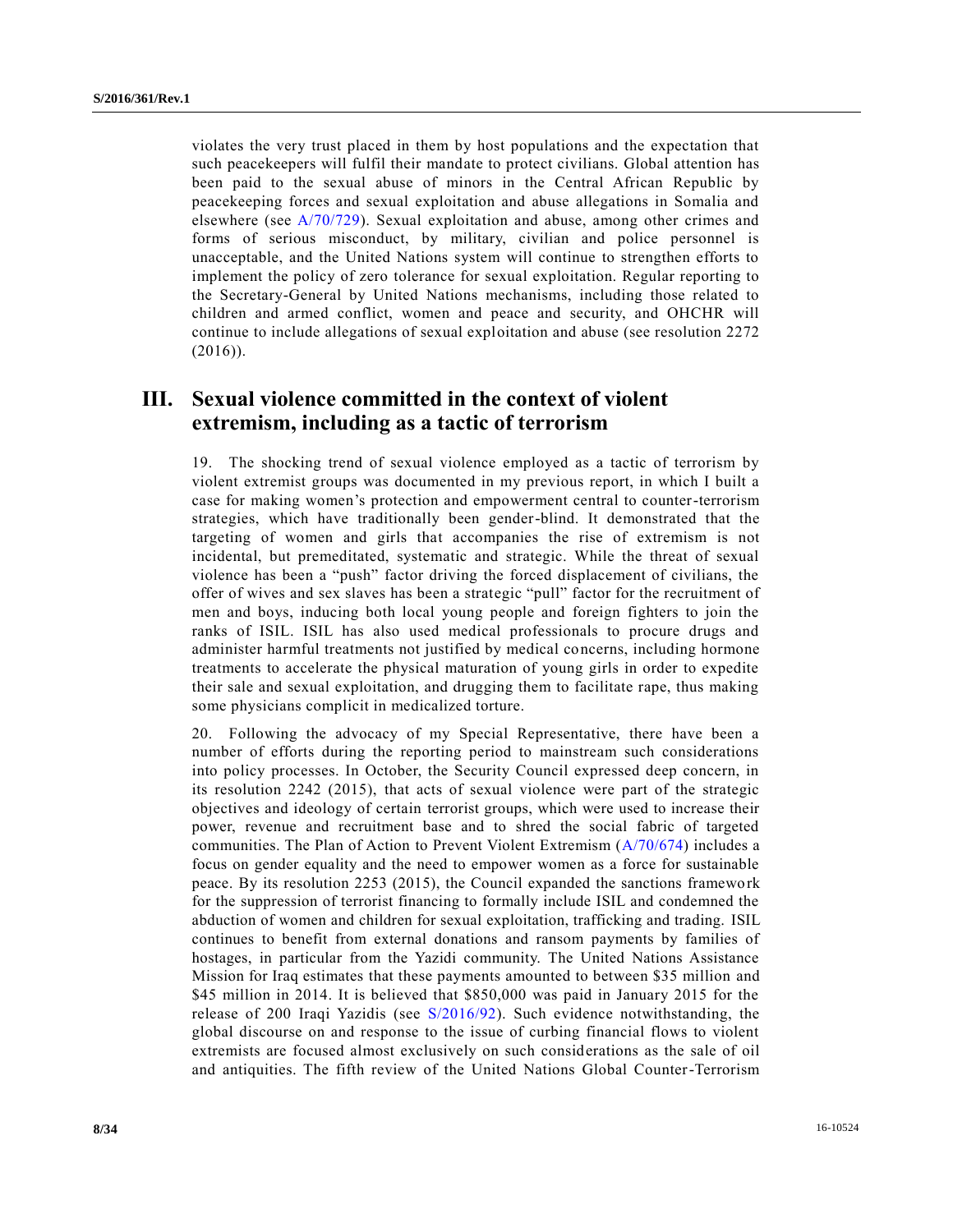Strategy, in June 2016, will provide an opportunity to anchor new understandings in an expansive global framework.

21. Despite such policy developments, conflict-related sexual violence committed by violent extremist and terrorist groups such as ISIL, Al-Shabaab, Boko Haram, Ansar Eddine, the Taliban and Al-Qaida continues unabated. ISIL describes the capture and enslavement of "infidel" women and children as an inevitable consequence of its conquest of new territory and seeks to regulate and codify sexual slavery, as expressed in its fatwa No. 64, of 29 January 2015. This continues the explicit justification of sexual enslavement presented in its pamphlet of December 2014 entitled "Questions and answers on taking captives and slaves", and in volume 9 of its magazine, *Dabiq*, of May 2015. The ideological opposition of ISIL affiliates to the autonomy and education of women and girls has placed adolescent girls, primarily, at heightened risk of abduction for the purposes of sexual slavery and forced marriage. This has been particularly pronounced in north-east Nigeria, where Boko Haram continues its campaign of abduction, forced marriage and forced pregnancy. Attacks by violent extremist and terrorist groups disproportionately affect women and girls, who are often targeted as the repositories of cultural identity, the relatives of perceived fighters or the bearers of future gener ations who will populate disputed territories.

22. It is critical, therefore, to deepen the understanding of sexual violence as a tactic of terrorism and to formally recognize victims of sexual violence as victims of terrorism in order to build counter-narratives and counter-strategies and pave the way for reparations and redress. It is also critical to invest in the capacity of women's groups to lead grass-roots efforts to counter extremism and youth radicalization. Engagement with traditional and religious leaders, who can help to shift the shame and stigma of sexual violence from the victims to the perpetrators, is vital to ensuring that extremists do not win the underlying battle of ideas. This includes negating attempts to legitimize rape on religious terms. Efforts to counter violent extremism must not compromise women's rights, but rather empower women as part of efforts to foster resilient families and communities, as called for by the Security Council in resolution 2178 (2014) on addressing the terr orist threat.

# **IV. Sexual violence in conflict-affected settings**

## **Afghanistan**

23. The fall of Kunduz city, in northern Afghanistan, which was attacked by Taliban forces on 28 September and remained partially under their control until 13 October, caused widespread chaos and fear. The Taliban conducted house searches using a list of human rights defenders, including women's rights defenders, journalists and the staff of non-governmental organizations, the United Nations and the Government. Those searches, combined with active fighting in the city, reports of the abduction of women and allegations of sexual violence, caused the mass displacement of civilians and the suspension of some essential services for women, including shelters and health care in several adjacent provinces. Despite the severe access and security constraints impeding documentation, the United Nations Assistance Mission in Afghanistan (UNAMA) considers the allegations of an abduction of a woman and the killing of two women to be credible. The emergence of ISIL affiliates in eastern Afghanistan also caused some families to either flee or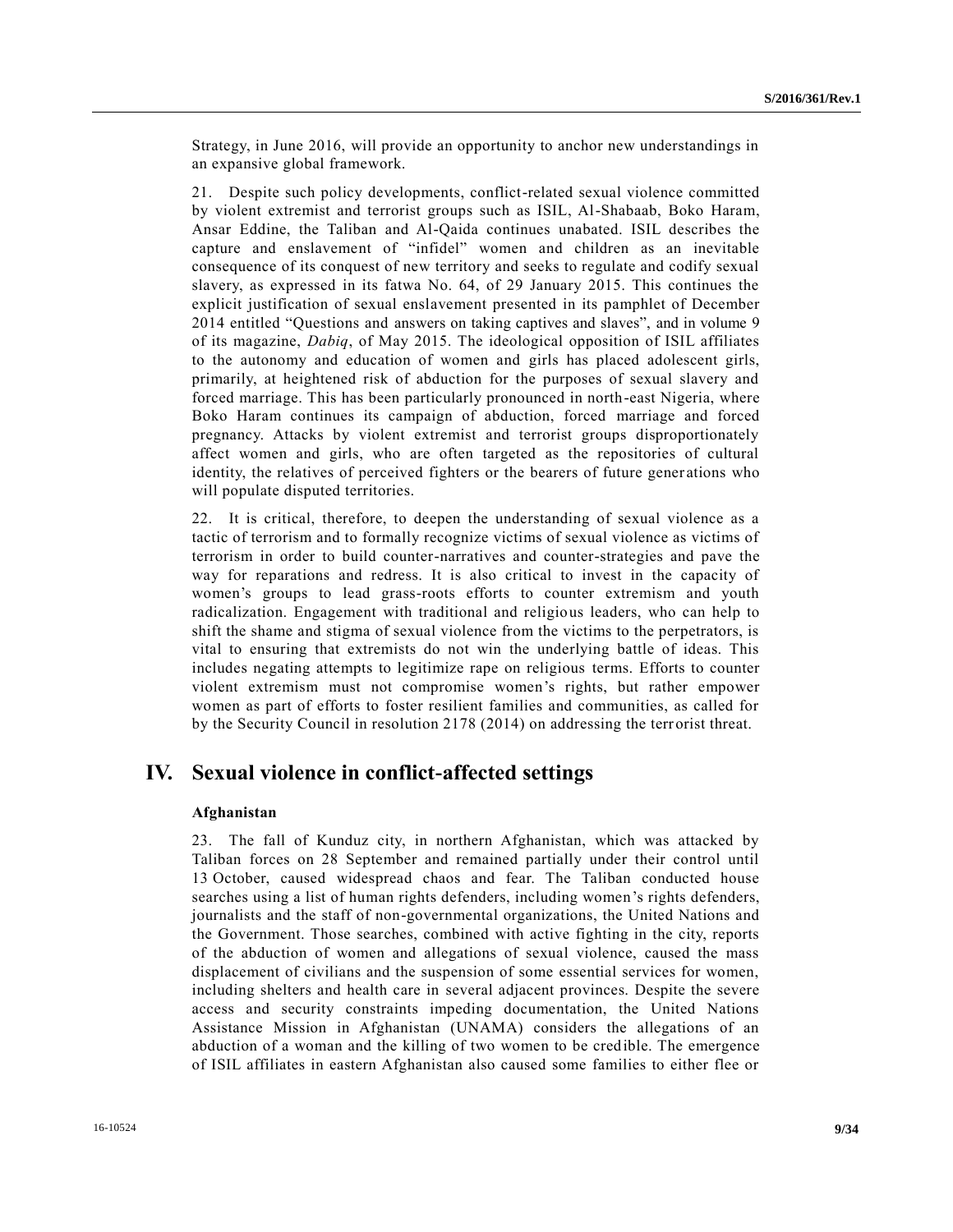confine women and girls to their homes. Multiple sources have expressed concerns about sexual violence, and continued monitoring and investigation are required.

24. Rising insecurity and the fear of repercussions exacerbate the underreporting of sexual violence by impeding access to services, especially in areas controlled by anti-Government elements. Under the law, there remains a conflation of rape with adultery, which means that the complainant herself may face a criminal charge. National institutions are ill-equipped to respond to cases of sexual violence, and women represent less than 2 per cent of the Afghan national police. UNAMA documented 55 incidents of sexual violence against women and girls, 7 of which were committed by parties to the conflict, including the police, anti-Government elements, members of a pro-Government group and the Taliban. Between March 2014 and March 2015, national institutions recorded 169 cases of rape, although the Government's report does not mention a link with conflict in any of the cases. The United Nations remains concerned about boys recruited by armed groups in Afghanistan, who may be at risk of sexual abuse, and by ongoing reports of the practice of *bachah-bazi*, involving "dancing boys", which may include sexual violence and the enslavement of boys by men in positions of power. In June, the Government launched its first national action plan on the implementation of Security Council resolution 1325 (2000).

### *Recommendation*

25. I urge the authorities to ensure the safety of service providers, human rights defenders and monitors and to address the lack of accessible services for women and girls. I call upon the Government and all parties to the conflict to make the protection and empowerment of women central considerations in any peace process; to counter messages of intimidation by ISIL affiliates, the Taliban and other groups; and to ensure that sexual violence is clearly defined and criminalized in the Penal Code. I also urge that legislation prohibiting the practice of *bachah-bazi* be swiftly adopted.

## **Central African Republic**

26. Concerns regarding conflict-related sexual violence became particularly acute in late 2015, given the political unrest. During that period, many women and girls were in need of assistance, and many service providers were forced to suspend their operations. Intercommunal conflict, poverty, displacement and a climate of impunity reinforced gender inequality and placed women and girls at heightened risk. The United Nations Multidimensional Integrated Stabilization Mission in the Central African Republic (MINUSCA) verified 79 cases of conflict-related sexual violence, 36 involving the rape of minors, committed by former Séléka, anti-balaka and Lord's Resistance Army elements; armed youth and self-defence groups; and gendarmes and the police. Service providers recorded 29,801 cases of gender-based violence more broadly, including rape, sexual assault and sexual slavery. Of the survivors, 27,977 were women and girls and 1,824 were men and boys. A total of 44 per cent of cases involved gang rapes, often committed in front of family members. Rape has been used to punish women suspected of trading with people on the other side of the sectarian divide. The pre-disarmament, demobilization and reintegration process, launched in 2015, revealed that a number of children associated with armed groups had been subjected to sexual violence. There was also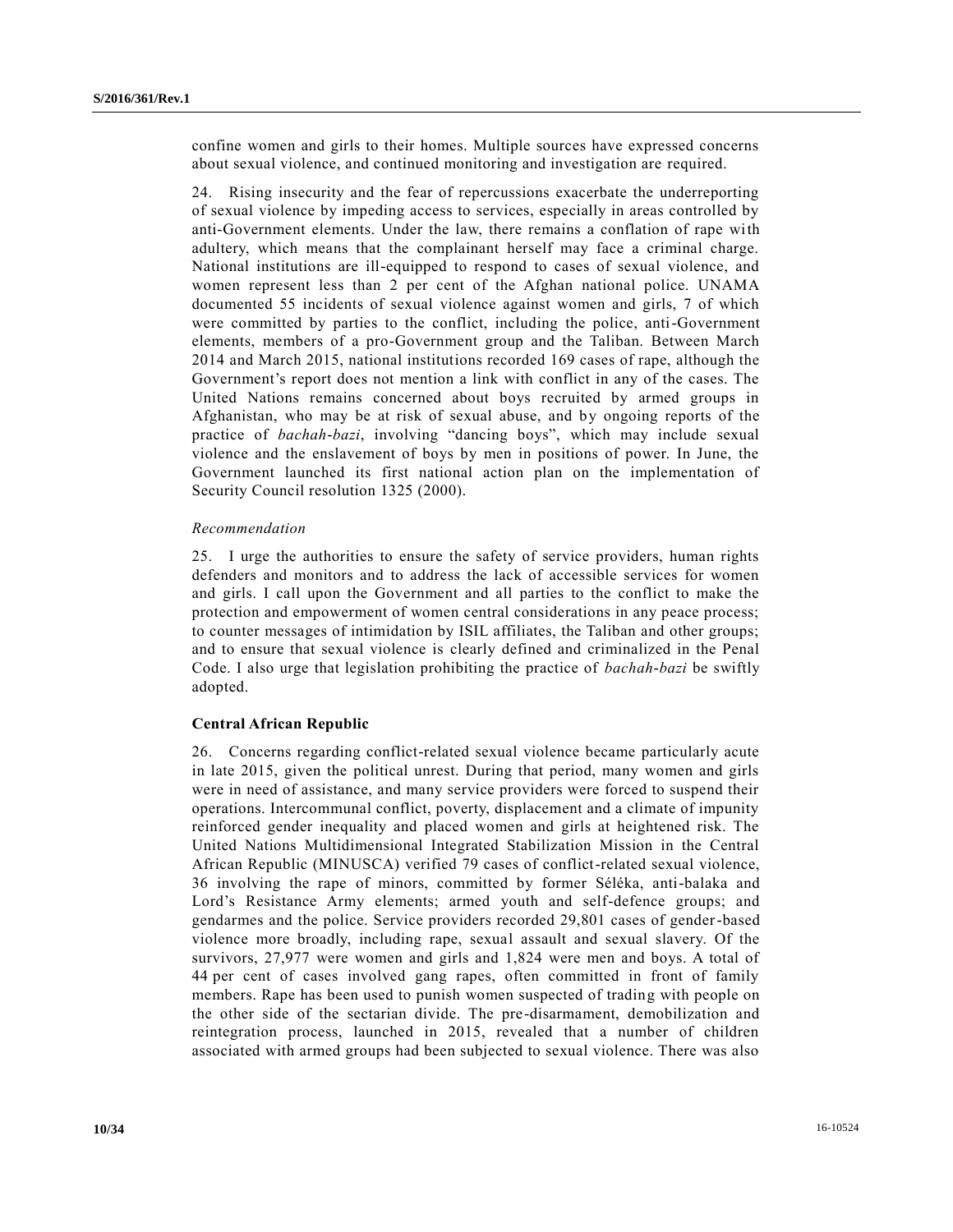a disturbing pattern of sexual exploitation and abuse by international peacekeepers, with the MINUSCA Conduct and Discipline Team addressing 23 cases.

27. The absence of a functioning justice system, combined with the fear of retaliation and the pressure placed on survivors and their families by the perpetrators, continue to deter reporting. Evidence has emerged of forced marriage as a negative coping mechanism to "protect the victims' honour". Those who report to service providers often come forward very late, sometimes a year or more after the incident. Survivors experience rejection by their families and communities, in particular when they are pregnant. Children born as a result of rape are rarely accepted by society, and a high number of rape victims resort to unsafe abortion, which is the leading cause of maternal mortality. Many public structures charge fees for medical services and certificates, which renders them inaccessible to the indigent. Sexual violence against men and boys has been shrouded in cultural taboos. Accordingly, a neutral term for gender-based violence crisis centres has been adopted, namely listening centres, and male staff have been employed. In 2015, 1,128 boys and 969 men accessed gender-based violence services.

28. Reports emerged of married women being abducted from their homes and forced to marry former Séléka fighters, and allegations arose of women and girls being used as sex slaves by anti-balaka elements. Conflict-related sexual violence is both a cause and a consequence of displacement, and most incidents are reported during flight. For example, women sought refuge in host families and sites for internally displaced persons following a series of rapes in connection with armed attacks in villages along the Mbrès and Ouandago axis. More than 447,000 people have been internally displaced, and sex has been demanded from women fleeing war zones as a form of "payment of passage". Sexual assaults are so frequent when internally displaced persons leave displacement sites that United Nations agencies have begun distributing warning kits to women, which contain flashlights and whistles to alert local protection committees in the case of emergency. The law establishing a special criminal court with jurisdiction over grave human rights violations was promulgated in June 2015. Efforts are under way, including by the Team of Experts on the Rule of Law and Sexual Violence in Conflict, to ensure that conflict-related sexual violence remains central to the court's undertakings. Following the signing in January 2015 of a presidential decree establishing a rapid response unit within the police and the gendarmerie to combat sexual violence, the Team, in coordination with MINUSCA, was deployed to provide technical advice to the Government to make it operational. The Team also supported the training of military prosecutors through the regional training centre of the International Conference on the Great Lakes Region. Although the justice system is largely non-functional, on 18 September an anti-balaka fighter was sentenced to five years imprisonment for rape. Parties to the conflict participated in the Bangui Forum on National Reconciliation, held in May, at which women's organizations called for action to end impunity for sexual violence.

## *Recommendation*

29. I encourage the authorities to operationalize the joint rapid response unit to combat sexual violence and to establish the special criminal court to exercise jurisdiction over grave violations of international law.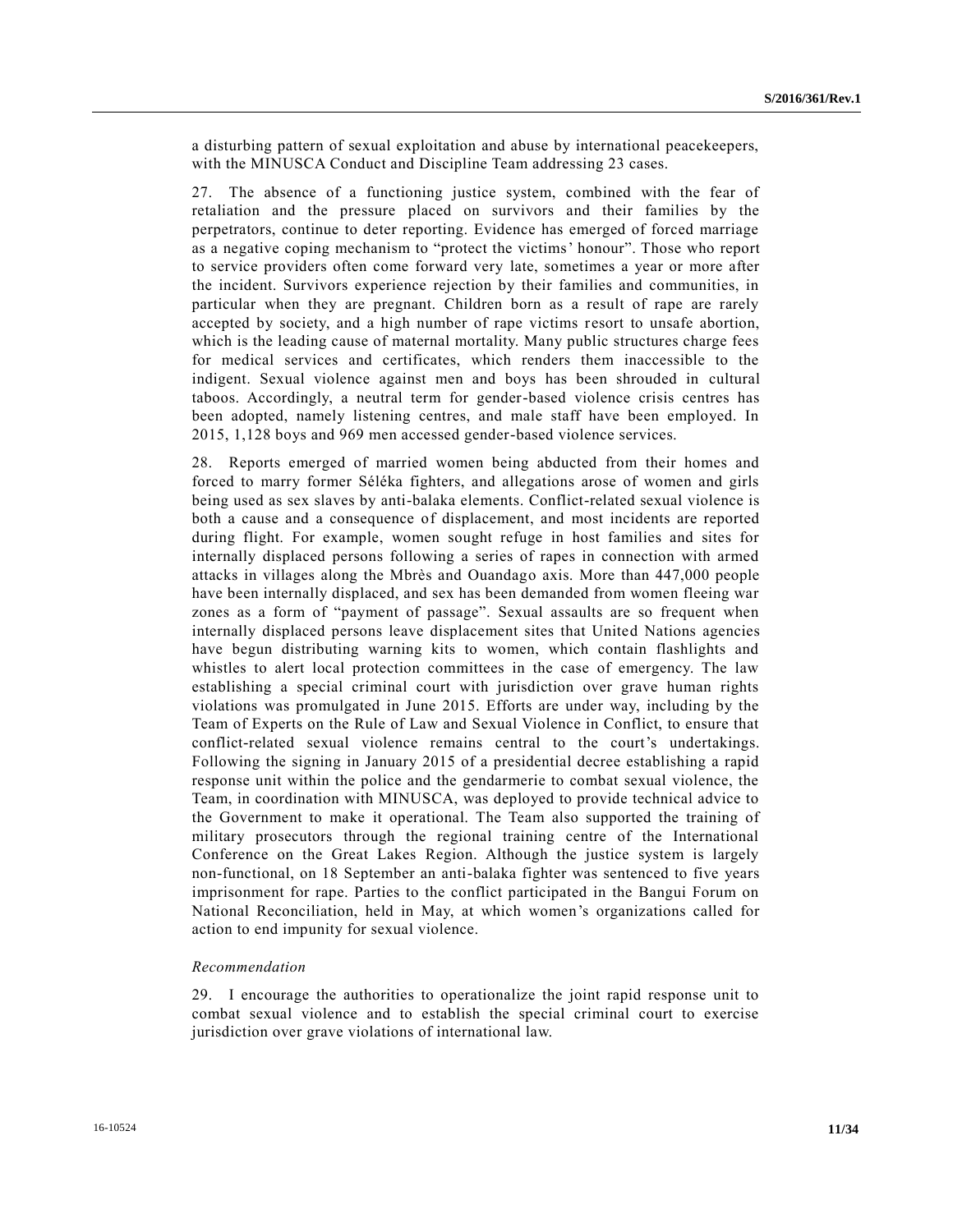## **Colombia**

30. Peace talks between the Government and FARC-EP made welcome progress in 2015, and a breakthrough agreement was reached on 15 December on truth, justice, reparations and guarantees of non-repetition for victims of the conflict. The agreement provides for a comprehensive transitional justice process, which includes a truth commission that recognizes the disproportionate impact of conflict and conflict-related sexual violence on women, and a special jurisdiction for peace, which identifies sexual violence as a grave crime for which amnesty cannot be granted. Following the creation of the unique structure of a gender subcommission in September 2014, leaders of women's rights and sexual diversity groups, as well as survivors of sexual violence, participated in the talks. The United Nations supported national and regional forums to ensure that the voices of more than 3,000 civilians were included in the process. My Special Representative visited Colombia in February and Havana in March, and called upon the parties to place gender justice and the eradication of conflict-related sexual violence at the centre of the peace process. The Team of Experts on the Rule of Law and Sexual Violence in Conflict has supported the Government's legislative reform efforts and the development of guidelines for the military and the police.

31. In January 2015, the Constitutional Court issued an order in which it emphasized the persistence of conflict-related sexual violence and urged the authorities to address the structural factors that perpetuated such crimes. Although the judicial authorities have committed themselves to according priority to such cases, few charges have thus far resulted in convictions. Significantly, in February, sentences for conflict-related sexual violence were issued against "Cuco" Vanoy, "La Mona" and five other former paramilitary members.

32. The gaps in data due to underreporting notwithstanding, conflict-related sexual violence is considered to be a widespread risk in at least 10 departments of Colombia, predominantly areas under the influence of armed groups. In addition, incidents and threats of sexual violence have been reported against women leaders and activists and those associated with armed groups. Cases of forced prostitution, sexual slavery and trafficking in persons were documented. Those at risk include indigenous groups, Colombians of African descent, girls residing in remote areas and lesbian, gay, bisexual, transgender and intersex persons. Service providers reported 1,973 cases of gender-based violence in 2015, and the perpetrators included post-demobilization and other armed groups and, in some cases, members of the Colombian armed forces. The National Victims' Unit registered 103 cases of conflict-related sexual violence between January and December 2015, with armed groups identified as responsible for 46 per cent of such cases. Men were recorded as victims in 3 per cent of cases, and women of African descent or indigenous women were targeted in 30 per cent of cases. The Unit awarded reparations to 5,488 sexual violence survivors. However, despite such exemplary commitment, a gap remains between the robust normative framework and the institutional capacity for its implementation, including for psychosocial assistance and services for survivors in remote areas.

#### *Recommendation*

33. I commend the parties on the progress made in the peace process and urge them to continue to ensure that gender and conflict-related sexual violence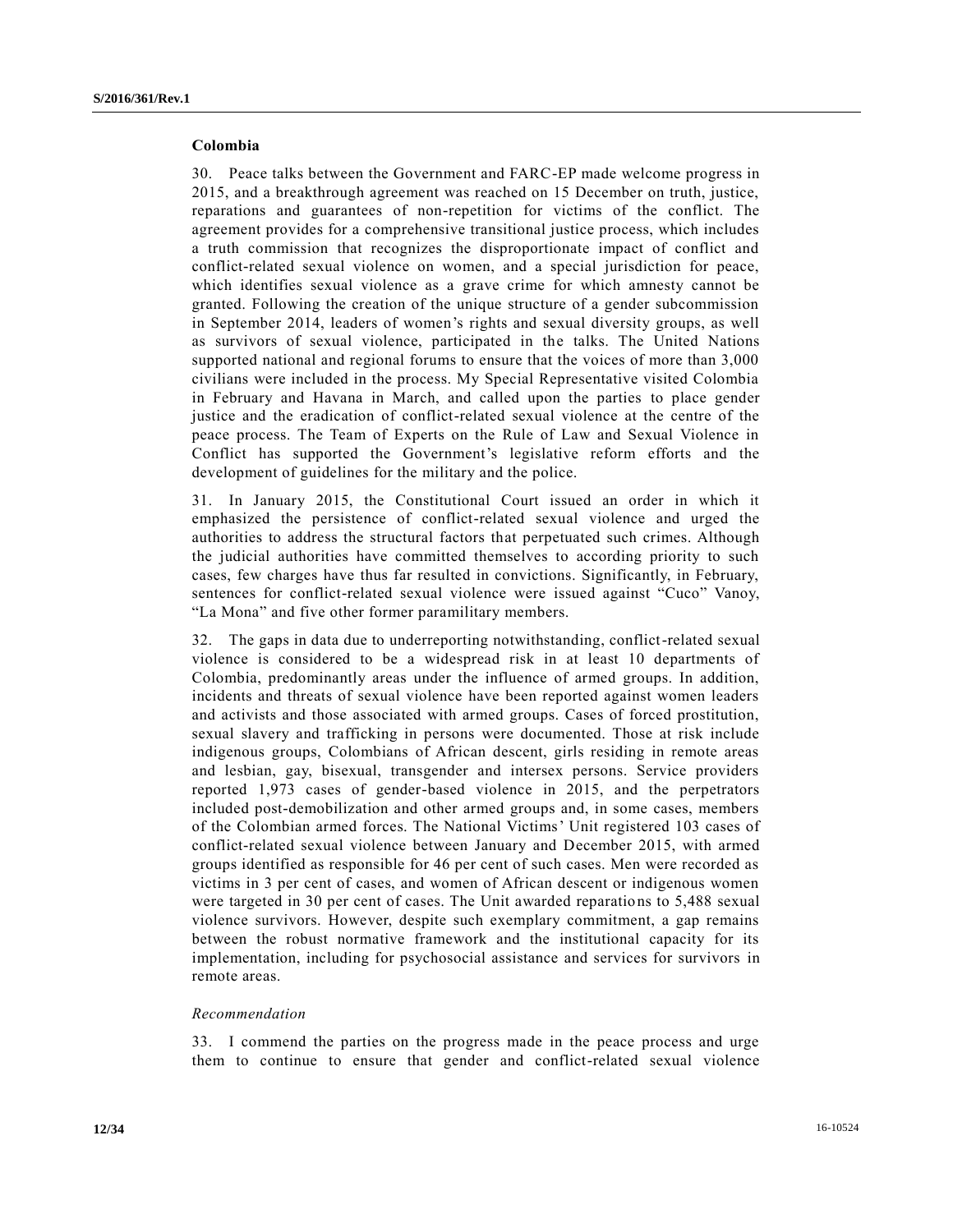considerations remain central to the implementation of the agreement. At this critical juncture, it is essential to ensure adequate capacity for a continued monitoring of violations, including conflict-related sexual violence, which can undermine peace and reconciliation. I welcome the Government's willingness to work with my Special Representative and her Team of Experts and to share good practices with other conflict-affected countries.

### **Democratic Republic of the Congo**

34. During the reporting period, data collected by the United Nations Organization Stabilization Mission in the Democratic Republic of the Congo (MONUSCO), UNFPA and UNHCR each show a decline in incidents of conflict-related sexual violence in the Democratic Republic of the Congo. However, the United Nations remains cautious as to the interpretation and completeness of those data, which are likely to be affected by underreporting and limited access. MONUSCO verified 637 cases of conflict-related sexual violence, of which 375 victims were women and 262 were girls. The majority of perpetrators were from armed groups, which were responsible for 74 per cent of the cases, compared with 69 per cent in 2014. Government security forces were responsible for the remaining 26 per cent of confirmed incidents. The FARDC was the main perpetrator on the side of the Government and was responsible for cases involving 133 victims. The national police was implicated in cases concerning 28 victims. UNFPA recorded 1,900 cases of conflict-related sexual violence by armed perpetrators in North Kivu, South Kivu and Maniema provinces, as well as the former provinces of Orientale and Katanga. UNHCR data identified South Kivu as the province most affected in 2015, followed by North Kivu and the former province of Orientale, which were most affected in 2014. According to UNHCR, more than one third of victims are internally displaced persons, refugees or returnees. In March 2015 alone, five attacks in which women were raped took place against internally displaced persons sites.

35. Although there are signs of progress, conflict-related sexual violence remains prevalent, with a reported incident of mass rape by national forces. A unit of FARDC soldiers was also allegedly involved in the rape of at least 12 women during a cordon-and-search operation in the Kalehe territory of South Kivu, conducted between 20 and 22 September 2015. The Government has launched an investigation. On the side of the armed groups, Raia Mutomboki factions, predominantly based in the Shabunda area of South Kivu, are responsible for 16 incidents recorded by MONUSCO and have targeted their attacks against civilians in villages and mining sites, including in an incident of mass rape during the night of 1 to 2 May 2015. The Forces de résistance patriotique en Ituri (FRPI), in Ituri province, were responsible for 22 per cent of cases verified by MONUSCO. Failed negotiations between the Government and FRPI led to the disintegration of the group into fragmented units, which attacked and terrorized villages in southern Irumu territory. Another group, Mai Mai Simba Manu, repeatedly raided mining sites and villages in Mambassa territory in Ituri province and Lubero territory in North Kivu. These attacks were accompanied by high levels of sexual violence, with 17 women raped in a single attack. Elements of the Forces démocratiques de Libération du Rwanda (FDLR) were responsible for 9 per cent of all conflict-related sexual violence incidents. Despite a de-escalation of the Batwa-Baluba conflict in the former province of Katanga, UNHCR registered 171 victims of sexual assault, perpetrated primarily by Batwa militiamen.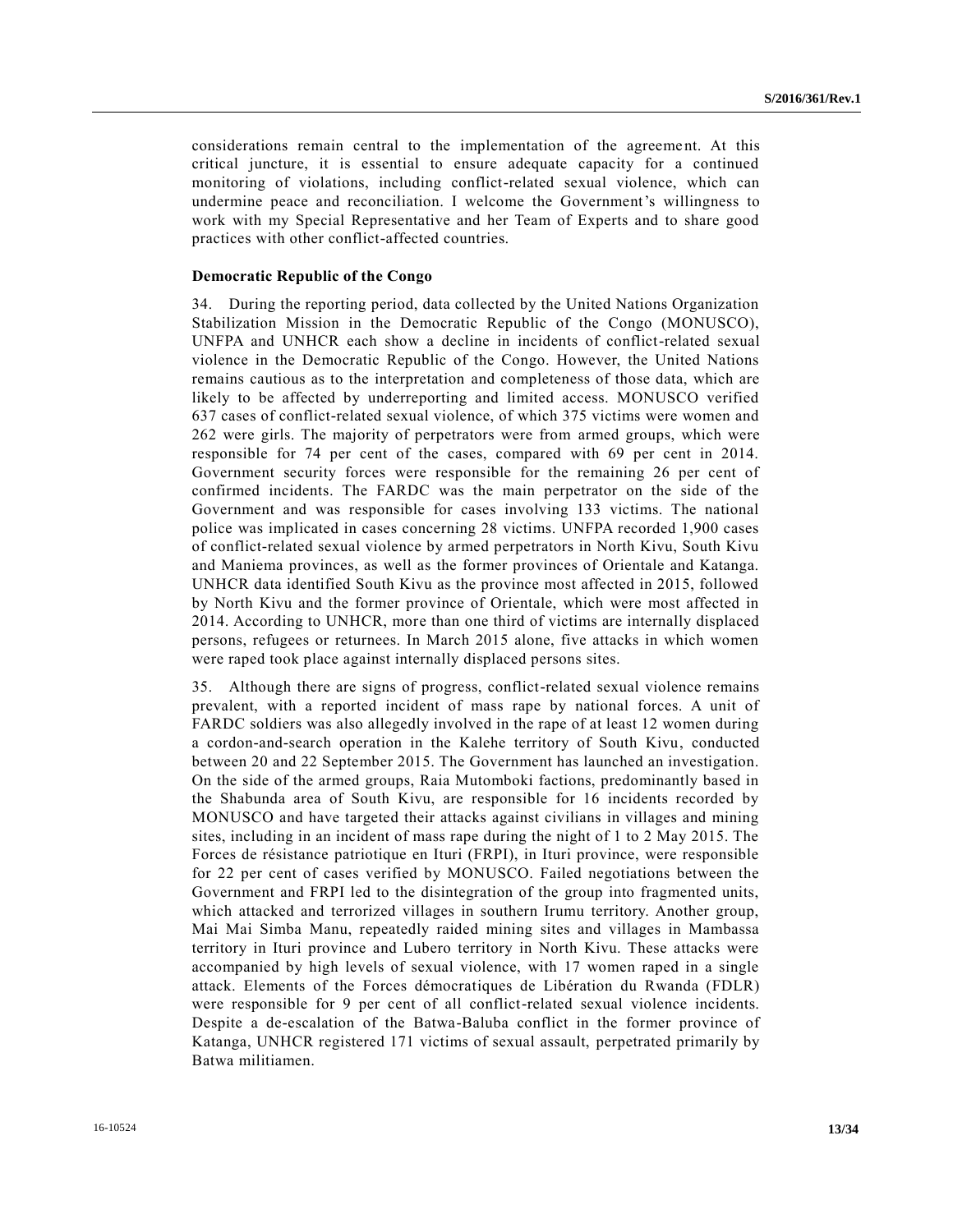36. Sexual violence against children remains distressingly high, accounting for 41 per cent of all cases, a figure that stood at 48 per cent in 2014. A United Nations report on girls associated with armed groups between 2009 and 2015 described incidents of forced marriage and sexual slavery committed by the Allied Democratic Forces, noting that approximately one third of those girls had been subjected to sexual violence. A pattern of extreme violence against children in Kavumu, South Kivu, involving kidnapping and rape, has been exacerbated by impunity.

37. The Government continued to work closely with my Special Representative. In December 2015, the President delivered a national address in which he pledged zero tolerance for sexual violence, and his personal representative on sexual violence launched a campaign to improve victims' access to justice and services. In March 2015, FARDC inaugurated a commission to oversee its action plan against sexual violence. In 50 conflict-related sexual violence trials, 109 members of the security forces were convicted and sentenced to prison terms of between 1 and 20 years. The United Nations continues to provide holistic support for survivors by embedding legal clinics and psychosocial services in medical facilities. Military justice authorities and the special police for the protection of women and children also continue to combat sexual violence in a challenging context. MONUSCO and the Team of Experts on the Rule of Law and Sexual Violence in Conflict assisted the FARDC in the implementation of its action plan, resulting in the issuance of command orders prohibiting sexual violence and the signing by 30 commanders of documents aimed at addressing conflict-related sexual violence.

38. Many of the perpetrators of the Walikale mass rape involving 387 victims, and for which the Security Council urged swift prosecution in 2010, remain active in the conflict today. Likewise, the alleged perpetrators of the mass rapes in Bushani and Kalambahiro in 2010 and 2011 have yet to be brought to justice. Judgments, including the award of reparations to victims of sexual violence issued by Congolese courts and for which the Government is liable, remain unpaid. The Team of Experts on the Rule of Law and Sexual Violence in Conflict is assisting in the development of a prosecutorial strategy for the backlog of emblematic sexual violence incidents and the establishment of mechanisms for the protection of victims and witnesses. The Team of Experts also continued to provide support during mobile court sessions by embedding experts in the MONUSCO Prosecution Support Cells in Goma.

## *Recommendation*

39. I urge the Government to sustain its efforts to combat impunity by bringing perpetrators of conflict-related sexual violence to justice, including at senior levels, and by ensuring full implementation of the armed forces action plan. I further recommend that the authorities ensure the prompt delivery of services and reparations to victims, including the execution of outstanding compensation awards.

## **Iraq**

40. First-hand accounts of sexual violence continue to be received from displaced persons who have fled areas controlled by ISIL, as well as those rescued from captivity. Secondary accounts, which have been received by family and community members who are in contact with Iraqi women and girls remaining in ISIL captivity in Mosul, Tall'Afar and Raqqah, corroborate the use of sexual violence. On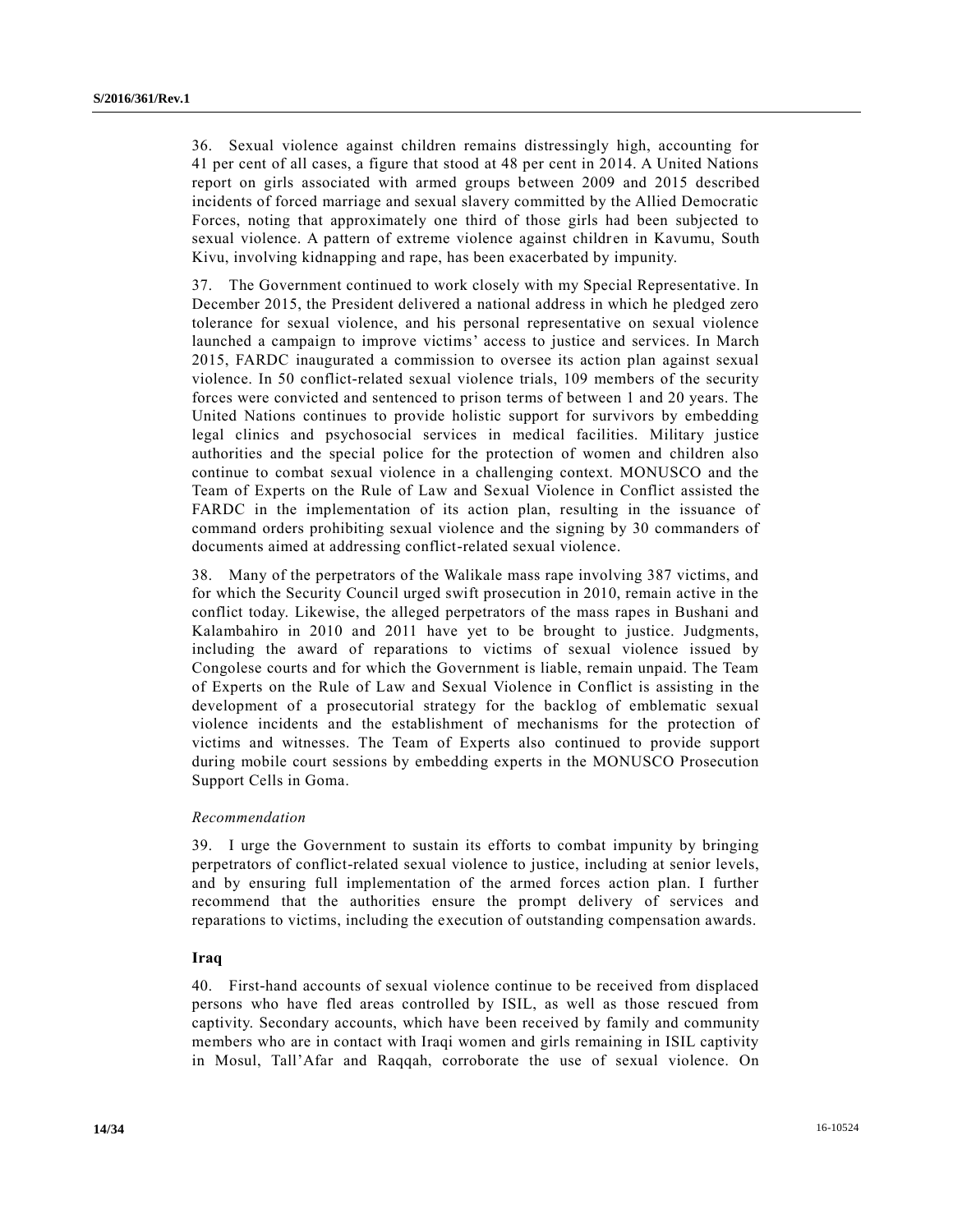26 April, the ISIL leader, Abu Bakr al-Baghdadi issued a "fatwa" in which he ordered the separation of Yazidi children from their mothers. Children as young as 2 years of age were transferred to the Madrassa Jihadia, and those over 10 years of age were sent to the Jihadia Institute in Tall'Afar. The women were then transferred within Iraq and to the Syrian Arab Republic and presented to so-called "emirs" for sexual exploitation. This advanced the strategy adopted by ISIL of separating families in order to more easily control the population and address the shortage of women at the disposal of their fighters in Iraq and the Syrian Arab Republic. ISIL has incorporated sexual violence into its systems of punishment and reward: during Ramadan, it ran a competition on memorizing the Koran, with the winners being promised Yazidi sex slaves as a prize. There are also concerns that sexual violence has been used by the Mahdi Army and Asa'ib Ahl al-Haq, in the governorates of Salah al-Din, Diyala, Basrah and Baghdad, during 2014 and 2015. The Office of my Special Representative received testimony from survivors and other primary sources of rape, sexual harassment and sexual torture, in addition to restrictions imposed on women's rights and freedoms. The incidents mainly took place following abductions from public streets, during house searches and in ad hoc detention facilities, and included the torture of men and boys.

41. In displacement settings, threats of sexual violence persist, including sexual exploitation and child marriage. Adolescent girls are particularly vulnerable: most are out of school and many have been forced into early marriage. Humanitarian actors have struggled to reach areas with the highest concentrations of internally displaced persons, such as the Anbar, Ninawa, Kirkuk and Salah al-Din governorates, owing to access constraints. Sexual and reproductive health services, trauma counselling and reintegration support are severely limited. There is a shortage of staff trained in the clinical management of rape and a dire need for safe houses and shelters for abused or at-risk women, with only three such shelters in the Kurdistan region and none in south or central Iraq. The Government has expressed its willingness to address conflict-related sexual violence and facilitated the visit of my Special Representative to the country in April 2015. However, specific areas of intervention and cooperation have not yet been agreed upon.

### *Recommendation*

42. I call upon the authorities to adopt measures to tackle conflict-related sexual violence, as discussed during the visit of my Special Representative, including programmes to support the social reintegration of women and girls released from ISIL captivity; safe houses, shelters and community-based medical and psychosocial care; and engagement with religious and civil society leaders to curb extremism. Efforts to enhance the capacity of the United Nations system through the deployment of women's protection advisers should be accelerated.

#### **Libya**

43. Continued armed confrontations across Libya and the expansion of terrorist groups have exacerbated the plight of civilians, in particular in Benghazi, Darnah and Sirte. Violent extremist groups, such as ISIL and Ansar al-Sharia, are consolidating their positions, with reports of forced marriage to their fighters and the imposition of draconian regulations on women. Groups pledging allegiance to ISIL have, in some cases, subjected forcibly recruited boys to sexual violence (see [A/HRC/31/47\)](http://undocs.org/A/HRC/31/47).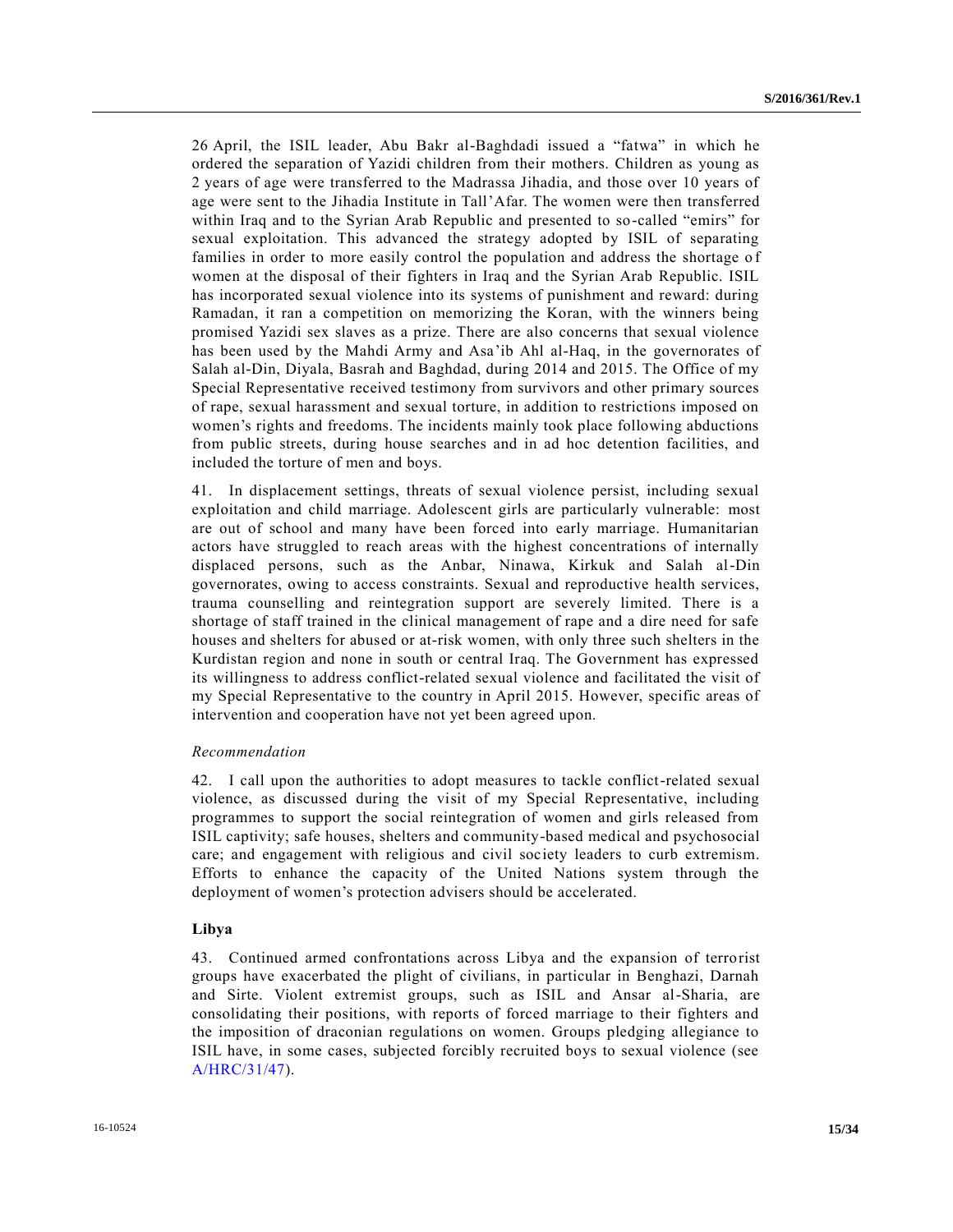44. Refugees, asylum seekers and migrants, in particular foreign women, face a heightened risk of conflict-related sexual violence. Two gang rapes of migrant women were recorded in November, purportedly by armed groups and the police. Migrants interviewed by the United Nations Support Mission in Libya (UNSMIL) also reported witnessing women awaiting departure to Europe being taken away at night for the presumed purpose of sexual abuse by smugglers in "connection houses" in western Libya.

45. All parties continued to commit violations that potentially fall within the jurisdiction of the International Criminal Court. OHCHR documented the case of a woman who was abducted in Tripoli and repeatedly raped by the leader of an armed group for more than six months. She reported witnessing six girls who were also raped by members of the group during that time. When she eventually managed to escape, she was pregnant and underwent an abortion in a third country. Sexual violence has also been reported in the context of official and unofficial detention and as committed by the police, armed groups and criminal organizations. Women, men and children are not held separately in detention and, in some cases, women have been subjected to strip and cavity searches by male guards. A female medical professional reported to UNSMIL that an armed man receiving treatment sexually assaulted her on 18 May in the hospital where she worked. The survivor noted that a number of similar incidents perpetrated by armed men against female staff were going unreported owing to the climate of impunity. The limited participation of women in the political dialogue remains an impediment to reaching a lasting, inclusive peace. There is still no functioning transitional justice mechanism, and the Libyan Foundation for Victims of Sexual Violence, established in 2014, is not yet operational.

### *Recommendation*

46. I call upon the authorities to ensure that conflict-related sexual violence crimes are duly investigated, the perpetrators brought to justice and services and reparations provided to victims, in line with Decree No. 119 (2014). I also call upon the Constitution Drafting Assembly to ensure that gender equality principles are reflected in the new Constitution. I urge all parties to provide monitors with unhindered access to places of detention.

### **Mali**

47. The inter-Malian dialogue concluded on 20 June 2015 with the signing of an agreement on peace and reconciliation in Mali by the Government, the Plateforme and the Coordination des mouvements de l'Azawad (CMA), which precludes amnesty for sexual violence. However, volatility in the north, combined with sociocultural inhibitions and fear of reprisals, continues to restrict reporting of sexual violence. Survivors often resist filing legal complaints or seeking care owing to a lack of confidence in the institutional response and instances of pressure placed on victims and their families not to pursue justice.

48. The United Nations Multidimensional Integrated Stabilization Mission in Mali (MINUSMA) reported 25 cases of conflict-related sexual violence, including rape, gang rape and attempted rape against 9 girls and 16 women. A total of 6 of the cases were allegedly perpetrated by elements of the Malian defence and security forces, 14 by elements of the Groupe d'autodéfense des Touaregs Imghad et leurs alliés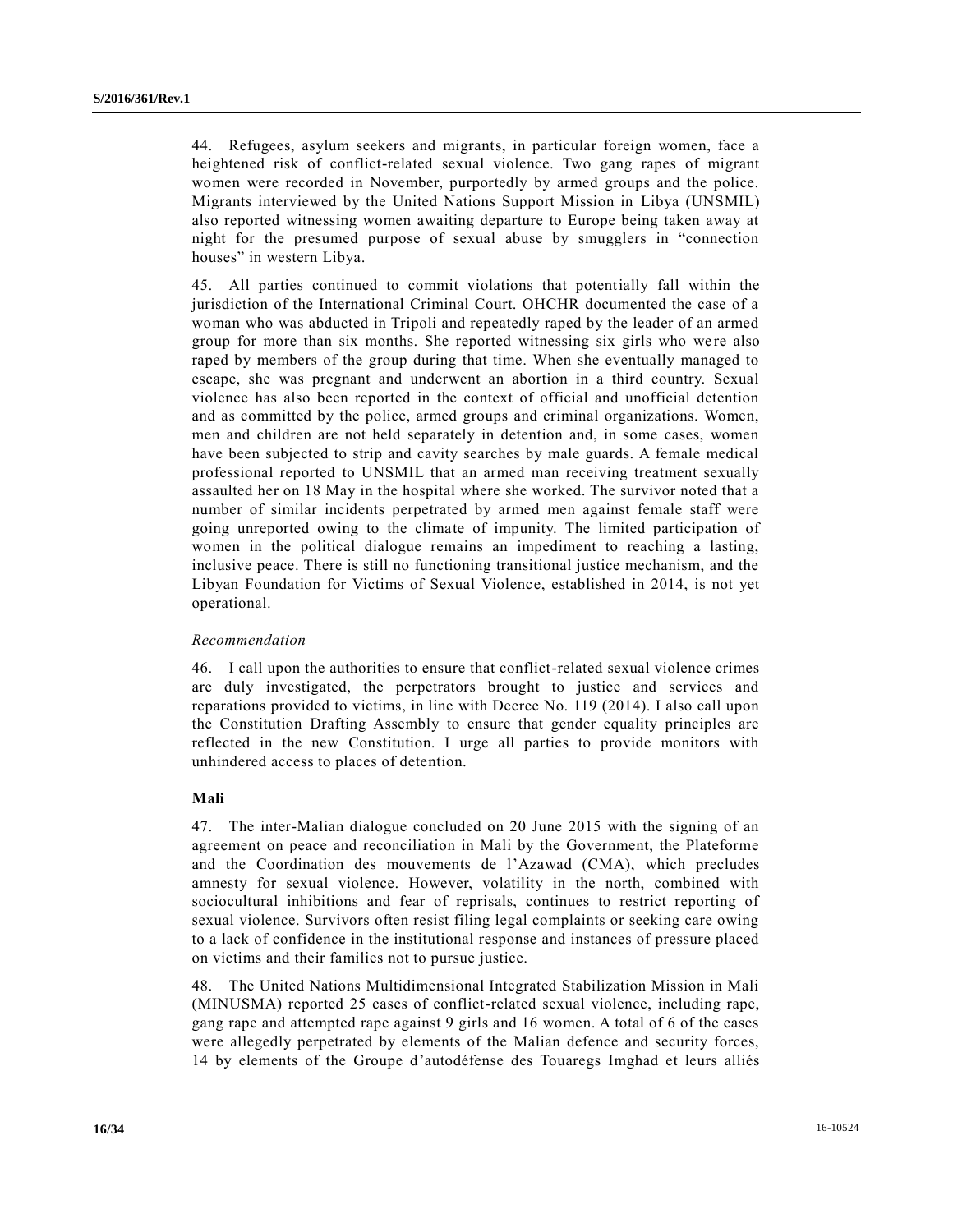(GATIA), 1 by a member of Ganda Izo, 2 by members of the Coalition du peuple de l'Azawad and the others by unidentified armed elements. The incidents occurred in the regions of Mopti, Timbuktu, Kidal and Gao, and most of the victims were members of the Tuareg community. Service providers recorded 89 cases of conflictrelated sexual violence involving 80 women, 8 girls and 1 man. A total of 7 of these cases were allegedly committed by the Malian defence and security forces, 39 by members of the Mouvement national de libération de l'Azawad (MNLA), 38 by armed men whose affiliation could not be established and 5 by MINUSMA peacekeepers. Those cases allegedly committed by MINUSMA peacekeepers were referred to the Conduct and Discipline Team.

49. Patterns of conflict-related sexual violence were observed during the occupation of Ménaka, in the Gao region, and Anéfis, in the Kidal region, by GATIA elements. In Ménaka, sexual violence was deliberately directed against the wives and daughters of CMA members. Similarly, in Anéfis, reports of conflictrelated sexual violence against local women coincided with the military occupation by GATIA, which is a party to the peace agreement. In Timbuktu, local sources indicate an increase in sexual violence since the installation of the Coalition du peuple de l'Azawad in July 2015, including the rape in September of a woman and girl at gunpoint while travelling on public transport, allegedly by elements of the Coalition.

50. Members of the Malian defence and security forces hierarchy continue to obstruct investigations, including by redeploying alleged perpetrators to theatres of conflict. Legal proceedings have progressed in relation to 19 of the 80 cases allegedly committed by violent extremist groups in 2012, and a protection trust fund has been established to support sexual violence survivors during these investigations. A total of 23 cases of sexual violence, also dating back to 2012, were filed in Bamako on 6 March 2015 against 15 suspects. One of the suspects, Ahmad Al Faqi Al Mahdi, is currently on trial at the International Criminal Court. Malian women's groups have objected to the exclusion of sexual violence charges from his indictment, which was focused only on the destruction of cultural property. In August 2015, the Mauritanian authorities released Sidi Mohamed Ould Mohamed Ould Bouamama, despite his indictment for alleged atrocities, including conflictrelated sexual violence, in 2012. In September 2015, political leaders of the Plateforme issued a statement of commitment to further engage their military and political wings in efforts to combat conflict-related sexual violence and to work with MINUSMA towards an action plan. During its deployment to Mali in June 2015, the Team of Experts on the Rule of Law and Sexual Violence in Conflict engaged with the judicial authorities on addressing the backlog of conflict-related sexual violence cases, and with the bar association of Bamako on the provision of free legal aid.

### *Recommendation*

51. I call for women to be fully and meaningfully represented and gender expertise to be embedded in the monitoring and implementation committees of the Agreement on Peace and Reconciliation in Mali and urge the Government to adopt a law for the protection of victims and witnesses.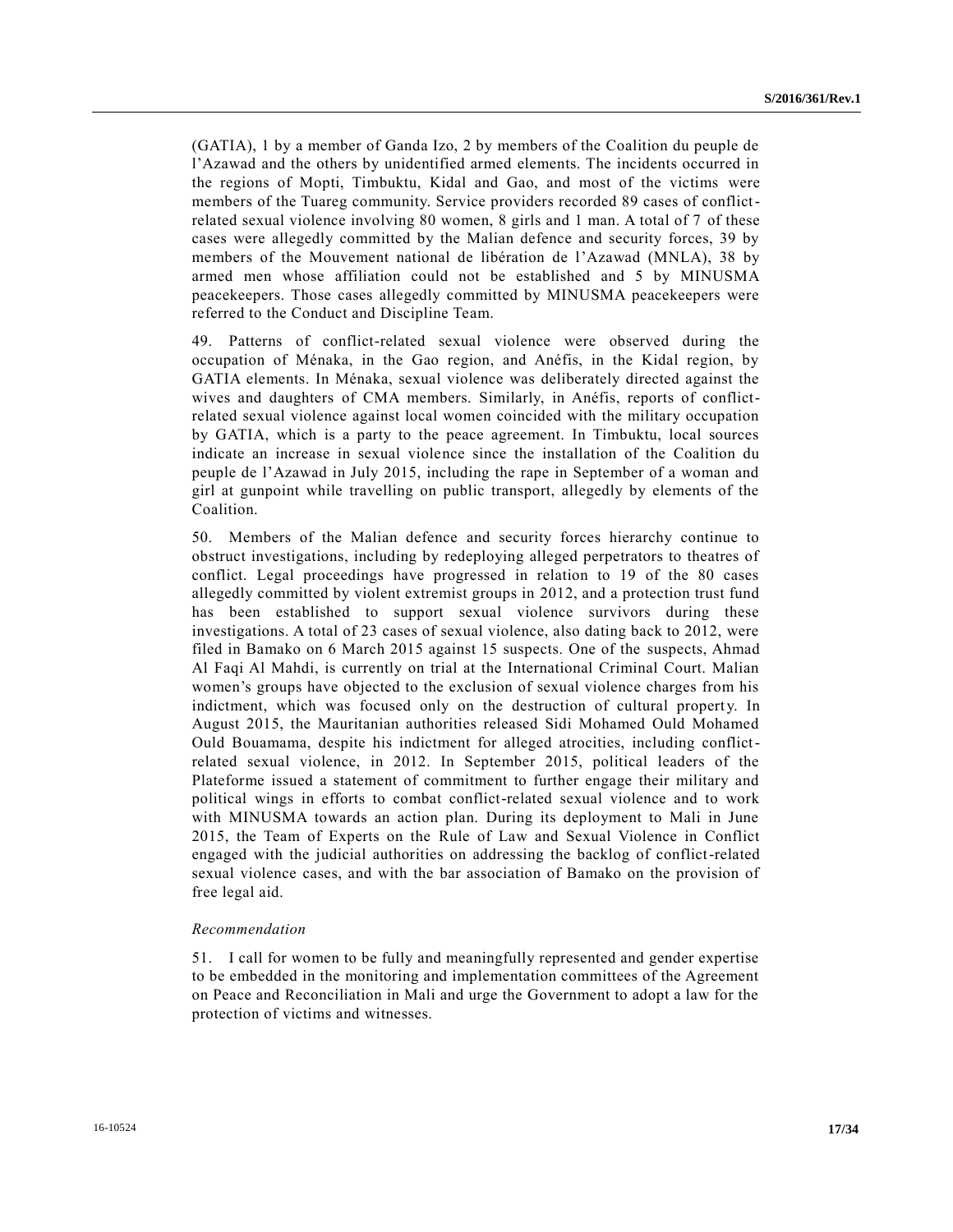#### **Myanmar**

52. The process of political reform in Myanmar presents an opportunity for advancing women's rights and combating conflict-related sexual violence. The inclusion of sexual violence in the nationwide ceasefire agreement, signed by the Government and eight ethnic groups on 15 October 2015, is a promising sign. In particular, the stipulation that armed forces and groups must not commit any form of sexual violence and that women must be represented in political dialogue provides a foundation for addressing sexual and gender-based violence. However, there continue to be serious concerns about impunity for conflict-related sexual violence. Military justice lacks transparency, despite the Defence Services Act (1959), which provides for the transfer of cases of rape by military personnel to civilian courts. Moreover, State health practitioners continue to request a police report before authorizing the provision of medical care to rape survivors, contributing to a rise in unsafe abortions and maternal mortality. This practice persists despite the requirement under the Emergency Treatment of Patients Law (2014) that service providers ensure access to life-saving medical care.

53. Sexual violence has been exacerbated by conflict and displacement, notably in Kachin and northern Shan States, linked to the collapse of social protection mechanisms, the increased presence of armed actors, and military camps in proximity to civilian centres. Fear of reporting, which is generally due to shame and cultural narratives that define women's issues as "unspoken" issues, is greater when crimes are committed by members of armed groups, given the risk of retaliation. When traditional mechanisms are used, "reparation marriages" of the victim to the perpetrator may be ordered, which deters reporting. A rise in trafficking for the purposes of sexual exploitation and forced marriage was noted, with 45 cases recorded early in 2015. Stateless women and those who lacked identity documents were at greatest risk, including while travelling on crowded boats and staying in smugglers' camps. In 2015, six alleged rapes by members of the armed forces were reported, though the actual number is believed to be much higher. The gender-based violence subcluster provided services to over 600 women and girls in 2015 in both government-controlled and non-government-controlled areas of Kachin and Rakhine States. Approximately 20 cases of sexual violence are recorded per month. On average, just 2 per cent of survivors choose to pursue legal redress, and just 4 per cent opt to access health services, in line with the perceived requirement that victims must first report to the police.

## *Recommendation*

54. I encourage the Government to adopt a comprehensive law to address viole nce against women and to uniformly enforce the Defence Services Act (1959) so that military perpetrators can be prosecuted transparently.

#### **Somalia**

55. Conflict-related sexual violence remains widespread throughout Somalia and affects displaced women and girls in particular, who comprised 74 per cent of the victims recorded in 2015 and 81 per cent in 2014. It serves as a tool to punish and assert dominance in the context of inter-clan conflicts, military offensives, displacement and forced evictions, with women from minority clans exposed to the greatest risk. In areas held by Al-Shabaab, a range of violations continue, including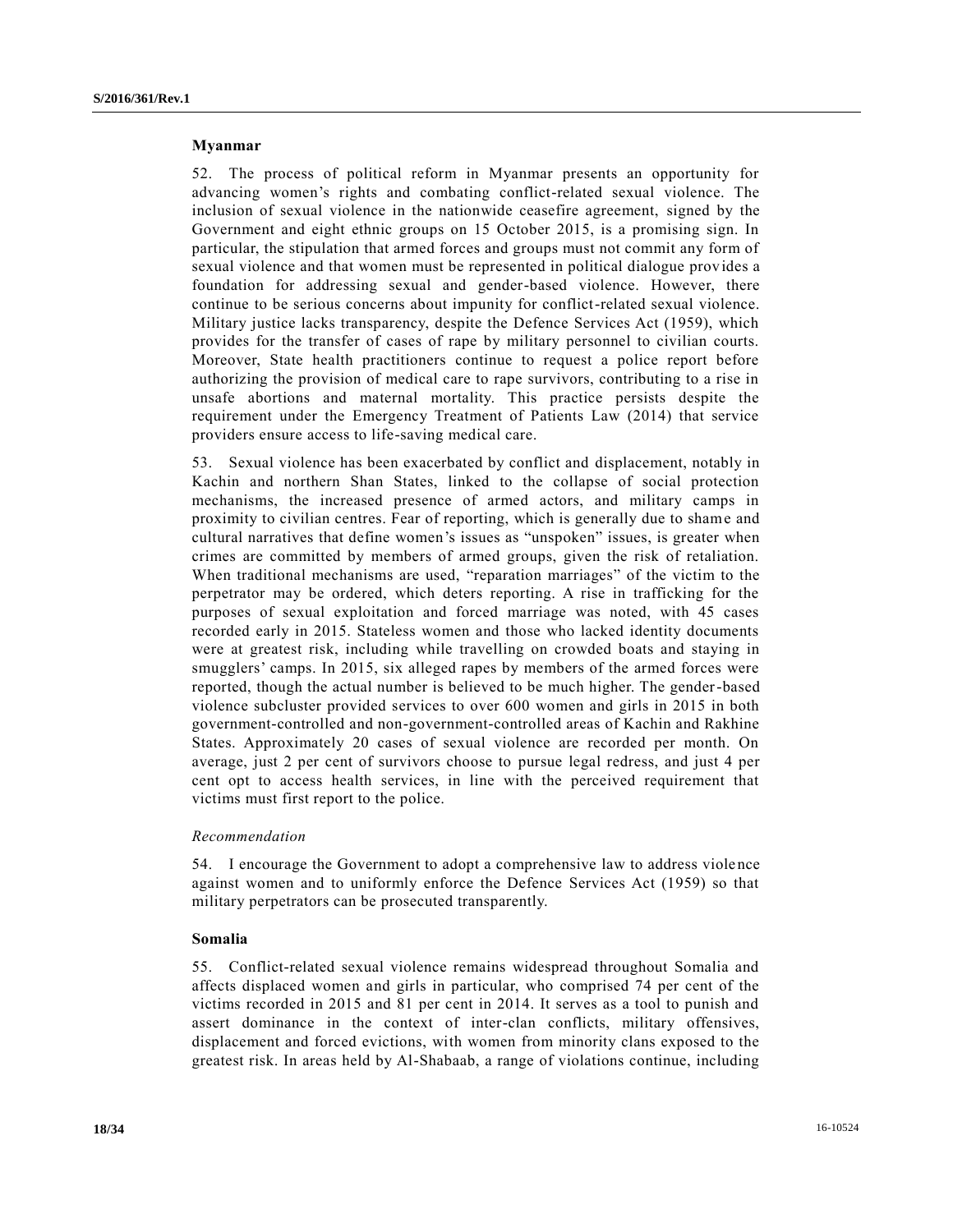a practice called "dumaashhi", which involves the claiming of new brides by fighters (see [S/2015/801\)](http://undocs.org/S/2015/801). Between January and June 2015, service providers recorded 2,901 cases of rape and 1,007 cases of gang rape. During the same period, the United Nations Assistance Mission in Somalia (UNSOM) documented 14 cases of conflict-related sexual violence against women and girls, noting that a lack of outreach and response avenues had exacerbated underreporting. This became evident given the rise in reporting that occurred following the establishment of a hotline sponsored by a non-governmental organization, which received 73 sexual violence cases in October alone. The majority of these were attributed to the Somali National Army, with most taking place in the Bakool or Shabelle Hoose regions. Arrests were made in 56 cases, although it is unclear whether they have led to prosecution. The judicial process is complicated by local power dynamics, the politicization of cases and victims being required to pay fees to the police.

56. Services are severely limited, with a weak legislative framework and insufficient access to justice perpetuating a climate of impunity. Efforts undertaken during the reporting period included outreach to 9,315 women and girls for psychosocial support, legal assistance and medical care provided by UNICEF and its partners. UNSOM and UNDP are helping the Somali police to establish specialized units to address violence against women and children. With support from UNFPA, police, prosecutors, judges, legal aid providers, and civil society organizations were trained on the multisectoral response to sexual violence. UNSOM is supporting the delivery of conflict-related sexual violence scenariospecific training of trainers to the Somali national army, targeting recently recruited and integrated forces. A protocol for the clinical management of rape has been developed, and a forensic facility is being established to improve evidence for prosecution. The Team of Experts on the Rule of Law and Sexual Violence in Conflict assisted in strengthening the provisions of the draft bill on sexual offences, which is pending adoption, and helped to build the capacity of Somali military prosecutors.

### *Recommendation*

57. I encourage the Government to adopt the pending bill on sexual offences and implement the commitments made in its national action plan to combat sexual violence in conflict, of 2013, including training and accountability measures for the army and police.

### **South Sudan**

58. The Agreement on the Resolution of the Conflict in the Republic of South Sudan was signed in August 2015, yet the situation remains volatile. Sexual violence continues to be used as a tactic of war with a brutality that points to its ethnic, as well as political, undertones. In addition to recurrent intercommunal fighting, new armed groups have emerged, such as those of General Martin Konji and Major General Johnson Olony, as well as youth militias. Militarization, arms proliferation and the rule of law vacuum, have triggered an escalation of violence. Sexual violence has been employed in a widespread and systematic manner by all parties in the course of military offensives and counter-offensives. The majority of incidents recorded were committed in Unity State by SPLA and associated militias.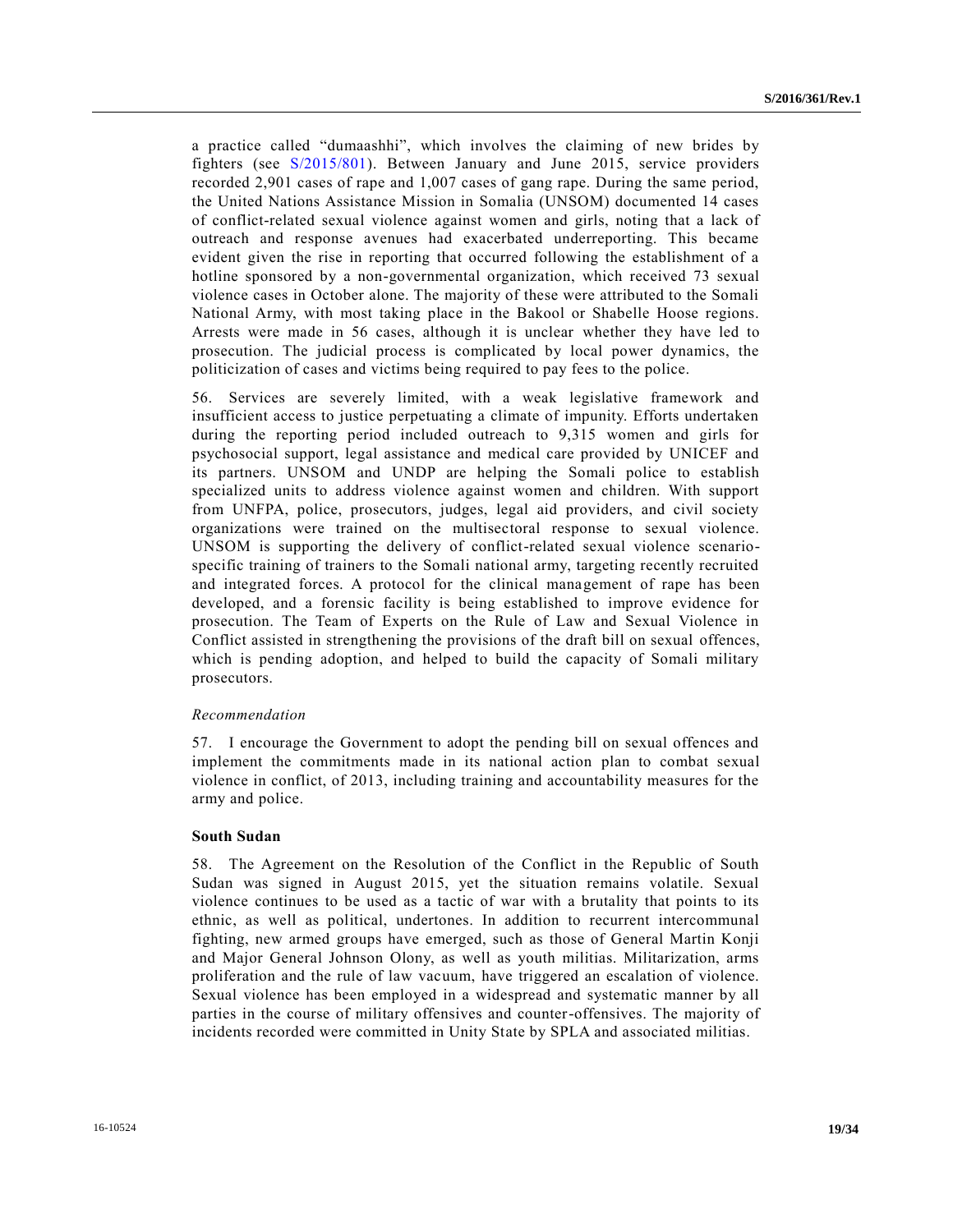59. UNMISS documented 194 incidents of conflict-related sexual violence by parties to the conflict, involving at least 280 victims. Service providers documented 266 cases of rape: 96 per cent of the victims were female, and 25 per cent were children. Among the alleged perpetrators, 4 per cent were members of the national police, and 17 per cent were affiliated with armed groups. One of the most egregious incidents of conflict-related sexual violence took place in July 2015 in Unity State, where offensives launched by SPLA in Koch County included the rape and gang rape of at least 30 women and girls, some of whom were later burned alive in their tukuls. One survivor stated, "If you look them in the face when they are doing it, they will kill you". A witness in Leer County reported that assaulting women and girls was considered a form of "practice" for soldiers. UNMISS recorded the case of a woman who was gang raped by four SPLA soldiers. Thereafter, she witnessed other women subjected to the same ordeal as a form of reprisal when SPLM/A-IO reclaimed the village. Following attacks by SPLA and affiliates, boys were reportedly found sexually mutilated. Between May and June 2015, SPLA soldiers, often intoxicated, committed sexual assaults and "assigned" women to fighters. An older displaced woman was repeatedly assaulted by SPLA soldiers who entered her home in search of food and money. Abducted women and girls have also been forced to carry loot, as well as cook, brew alcohol and transport wounded soldiers. In Juba in February 2015, a displaced Nuer woman reported being forced to "marry" an SPLA soldier. This followed the murder of her husband and 10 other Nuer soldiers by members of SPLA, who then forced their widows into sexual slavery. In September 2015 in Central Equatoria State, SPLA soldiers reportedly raped several pupils returning home from school and held a mother in sexual slavery in their barracks. In November, in Eastern Equatoria State, two girls and an older woman were reportedly gang raped by SPLA soldiers.

60. Women and children were subjected to sexual violence when entering and leaving sites for the protection of civilians, notably in Bentiu and Malakal. On 14 May, 11 displaced women were reportedly abducted by SPLA soldiers in Bentiu. In Leer, a mother of four was gang raped by five soldiers on the roadside in front of her children, following which two other soldiers dragged her into the bush and raped her. This incident spread fear among female internally displaced persons, causing them to restrict their movements, impeding critical livelihood activities. As a consequence, some have resorted to exchanging sex with male internally displaced persons to obtain basic supplies. UNMISS has taken measures to mitigate these threats by patrolling high-risk zones and facilitating the supply of firewood and fuel. In the protection of civilian sites themselves, rape and attempted rape have been reported, and there are concerns about unsafe, self-administered abortions, with fetuses being found in latrines. Nationwide, the capacity for the clinical management of rape remains low, with greater efforts needed to extend medical, legal and psychosocial support to survivors. The weakness of the justice system contributes to a reliance on traditional mechanisms, which generally do not treat rape as a crime and under which forced marriage is routinely prescribed as a "remedy".

61. My Special Representative continues to engage with the leaders of both parties, namely the President, Salva Kiir, and the SPLM/A-IO leader, Riek Machar. In line with the joint communiqué signed by the Government in October 2014, the Team of Experts on the Rule of Law and Sexual Violence in Conflict, in coordination with UNMISS, assisted in the drafting of an implementation plan. The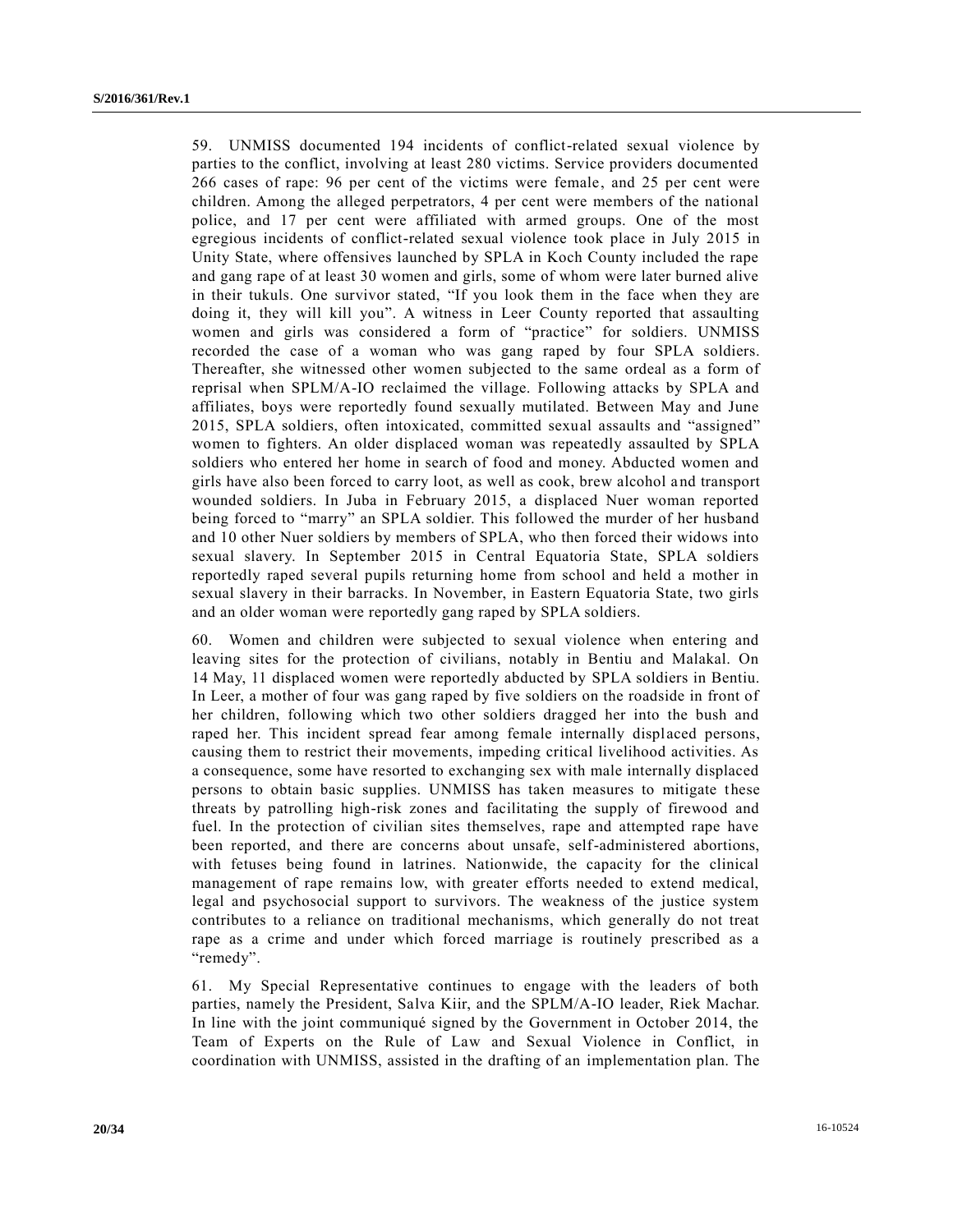Government has since established a joint technical working group to oversee implementation. On 26 May 2015, the Minister of Defence and Veterans' Affairs issued a ministerial order to prohibit the use of sexual violence by SPLA. In coordination with UNMISS, the Team of Experts provided support to SPLM/A-IO in the development of an implementation plan for the communiqué issued by Riek Machar in December 2014. The focus of this plan is on accountability and the protection of victims, witnesses and service providers. Pursuant to this, in October 2015, 53 SPLM/A-IO commanders, including Lieutenant General John Buth Teny, commander of the Pagak operational base, as well as four major generals, six brigadier generals and nine colonels, signed undertakings that reinforced their individual and command responsibility for preventing and punishing conflict-related sexual violence. SPLM/A-IO will also establish a special investigation and documentation unit to enhance accountability.

### *Recommendation*

62. I urge both parties to accelerate the implementation of the commitments made under their respective communiqués on conflict-related sexual violence, and I call for the operationalization of special protection units on sexual and gender-based violence in the police.

### **Sudan (Darfur)**

63. Conflict-related sexual violence remains of grave concern in Darfur, where patterns of ethnically motivated sexual violence as a means of punishment, persecution and forced displacement have been noted for 12 years. It has also been more than a decade since the Security Council referred the situation to the International Criminal Court for war crimes and crimes against humanity, including systematic rape. The threat and terror of sexual violence, which is linked with the prevailing insecurity and lawlessness, looms large over everyday life, restricting women's mobility. A total of 53 per cent of recorded sexual assaults occur when victims venture to isolated areas to farm or collect firewood.

64. In 2015, the African Union-United Nations Hybrid Operation in Darfur (UNAMID) documented 80 cases of conflict-related sexual violence involving 105 victims, who ranged from 5 to 45 years of age, with minors constituting 53 per cent. All were female, with the exception of one male victim, and 47 per cent were internally displaced persons. One victim was killed following the rape, and many others sustained grave physical injuries, with 32 per cent of the cases being gang rapes. UNAMID acknowledges that the available data do not reflect the actual magnitude of violations, owing to stigma, fear of reprisals, the limited presence of law enforcement and a denial of access to places of alleged violence. In Central Darfur, allegations of mass rape following attacks by the Rapid Support Forces on Golo in January 2015 have been raised with the Government, but little progress has been made in gaining access to the area in order to corroborate the accounts. Moreover, allegations of the mass rape of an estimated 200 women and girls o ver a period of 36 hours beginning on 30 October 2014 by the Sudanese armed forces in Tabit, North Darfur, have still not been impartially investigated or appropriately addressed.

65. Some 40 per cent of conflict-related sexual violence cases centred around North Darfur, where attacks against civilians continued despite the enhanced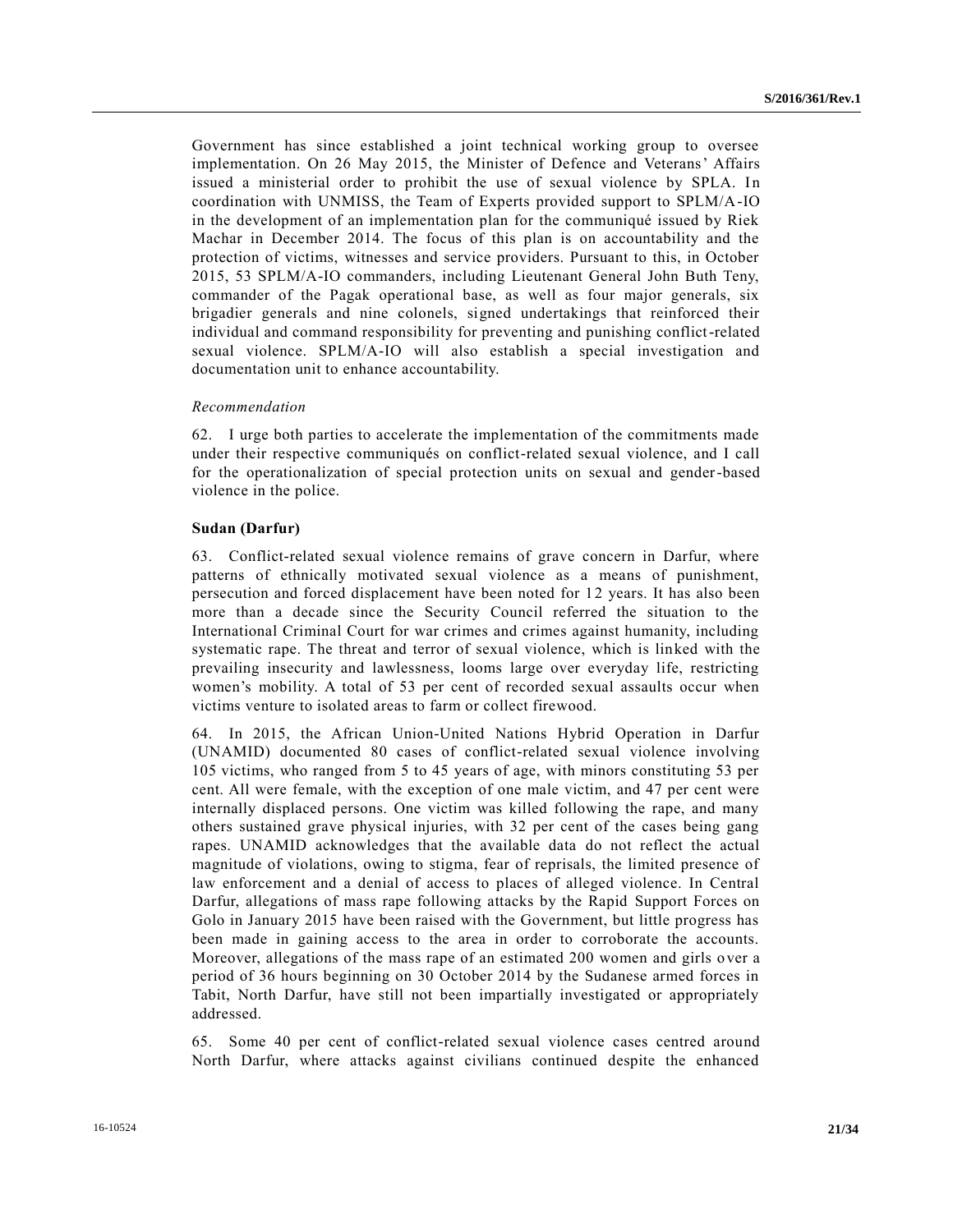security measures introduced by the newly appointed wali (governor) in June. A 15-year-old girl and a 27-year-old woman were raped by assailants identified as armed Arab men in uniform during an attack on their village by the Sudanese military on 19 and 20 January. The highest number of documented incidents occurred in January, coinciding with military operations by the Government in and around west Jebel Marra. A significant number of cases corresponded to the onset of the migratory season for armed Arab herdsmen and the farming season for displaced and local civilians. A total of 80 per cent of the perpetrators of sexual violence were described as being armed men. On 16 September, a 14-year-old displaced girl was raped in front of her mother and uncle by an armed man while farming in Southern Darfur. In another flagrant case, on 13 May, armed men raped a bride and her sister on their way to the wedding, in the company of relatives and neighbours. A total of 15 per cent of cases were attributed to members of the national security apparatus, including the Sudanese armed forces, while men in civilian attire, both armed and unarmed, were identified as the perpetrator in 23 per cent of cases. In the remaining instances, perpetrators were either unidentified or a civilian known to the victim. Some victims indicated that their attackers were associated with proxy forces supported by the Government, or were armed men in military uniform. The identification of such men is complicated, however, by the fact that military uniforms can be purchased at local markets. UNAMID and the United Nations country team have enhanced their interaction with communities and have tailored patrolling schedules to the livelihood activities of women and girls. UNICEF continued to support family and child protection units in Darfur, and UNFPA distributed rape kits through the Ministry of Health.

66. In 2015, 45 cases involving 69 victims were reported to law enforcement officials, with investigations undertaken in only 19 of the cases. This resulted in 13 arrests, and 8 of those cases proceeded to trial. In 2014, 63 incidents reported to the police resulted in just two convictions. Many cases are not reported as a result of weak institutions, community pressure and fear of reprisals. In addition, the outlawed but still widely upheld requirement that victims obtain a "form 8" from the police in order to receive medical care deters reporting. Even when there is adequ ate evidence, the police do not consistently pursue formal prosecutions for rape, leaving communities to resort to traditional justice. For example, a 16-year-old displaced girl was raped by a police officer while gathering firewood on 13 May near Khamsa Dagaig camp. A complaint was filed, but the investigation was discontinued and the suspect released pursuant to a traditional settlement, which decreed that he should marry the victim. In an effort to extend the reach of the law, the Ministry of Justice appointed new prosecutors in all the states of Darfur in 2015 and deployed police to new areas in North Darfur. In February, the Criminal Act of 1991 was amended to include a definition of rape that is in line with international standards, and UNAMID and UNDP are supporting the establishment of a victim and witness protection programme.

### *Recommendation*

67. I urge the Government to ensure timely, unhindered access for United Nations personnel to affected communities and to strengthen rule of law institutio ns. I reiterate my call for the Government to engage with my Special Representative to develop a framework of cooperation to address this long-standing concern.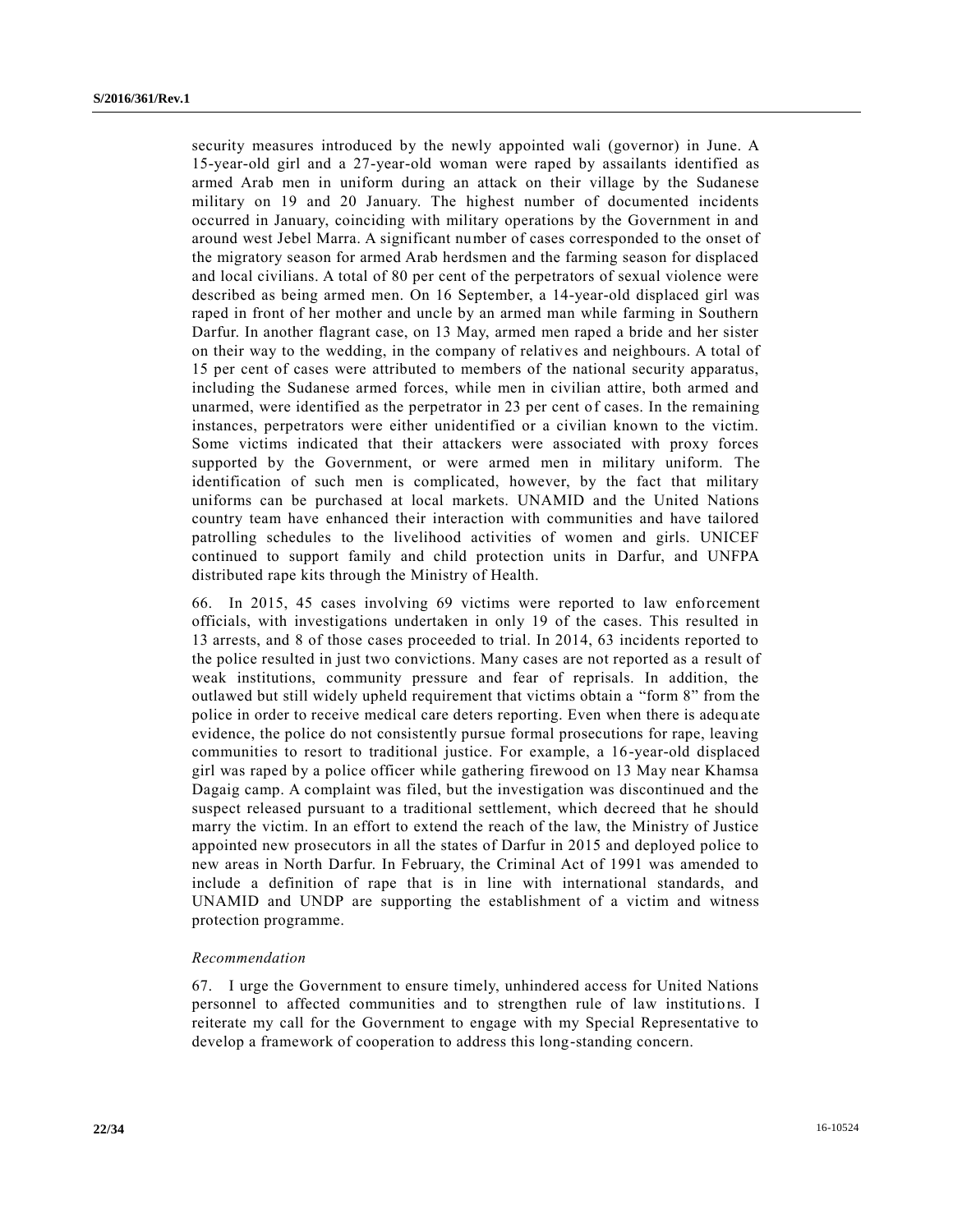## **Syrian Arab Republic**

68. As the Syrian conflict enters its sixth year, sexual violence continues to be systematically used as a tactic of warfare, torture and terrorism. It has been most commonly reported in the context of house searches and hostage -taking, in detention and at checkpoints, by State and pro-Government forces, and in areas controlled by ISIL and other non-State groups. The Independent International Commission of Inquiry on the Syrian Arab Republic reported in September that women, men and children continued to be subjected to sexual violence by Government personnel at checkpoints and in detention (see [A/HRC/30/48\)](http://undocs.org/A/HRC/30/48). The United Nations received accounts of the systematic sexual torture of men in detention centres, including rape with wooden sticks, and electric shocks to, and burning of, genitals. Such sexual torture was aimed at obtaining confessions of the men's involvement in alleged anti-Government activities. In some cases, female relatives were also arrested and forced to witness the torture.

69. ISIL continues to hold women and girls from the Iraqi Yazidi community and other minority groups in sexual slavery in the Syrian Arab Republic on the basis of their ethnic and religious identity. Women and girls from targeted minorities have been sold, traded, gifted to fighters, trafficked and held for ransom. ISIL has also forced Sunni women and girls into marriage with its fighters. Lesbian, gay, bisexual, transgender and intersex persons have been targeted for physical and sexual assault on the basis of their actual or perceived sexual orientation, notably at checkpoints controlled by groups such as ISIL and the Nusrah Front, as well as in detention.

70. The majority of internally displaced persons are women and children, who face serious risks of sexual exploitation. Adolescent girls and women who are heads of household are particularly at risk. In interviews with female refugees in neighbouring Jordan, Lebanon and Turkey, fear of rape is cited as a major factor inducing flight from the Syrian Arab Republic. Tragically, many refugees and asylum seekers face renewed risks of sexual violence, including forced prostitution and trafficking for sexual purposes by criminal elements. Both inside the Syrian Arab Republic and in neighbouring countries, child marriage is often used as a negative coping strategy. In some contexts, displaced and refugee women lack residency and work permits in their own name and are therefore at risk of exploitation. Syrian women encounter serious challenges in attempting to register their children and face long-term social and security implications as a result.

### *Recommendation*

71. I acknowledge the opportunity provided by the Government to my Special Representative to visit the Syrian Arab Republic in March 2015 and call upon the authorities, further to that visit, to agree upon specific measures to prevent and address conflict-related sexual violence, including by members of the national security forces, and to immediately release women and children detained without charge. I call upon all parties to take measures to prevent sexual violence and to ensure the full participation of women in the peace process. I commend countries hosting Syrian refugees for their support to this vulnerable population and call upon them to adopt protection measures to mitigate the risk of sexual violence.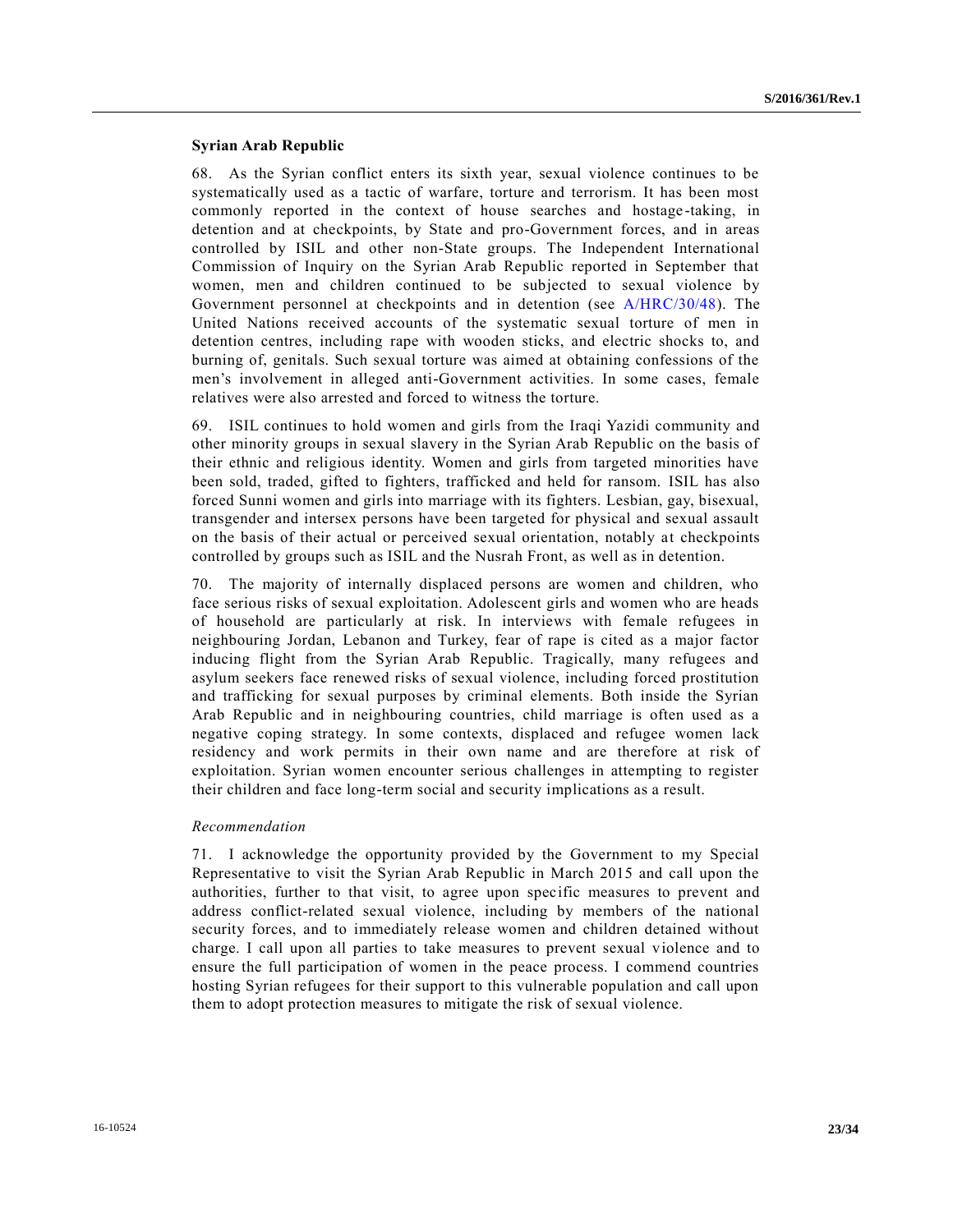## **Yemen**

72. The situation in Yemen continued to deteriorate in 2015: over 80 per cent of the population required humanitarian assistance; and women and children represented the vast majority of the 2.5 million internally displaced persons. More than 30 per cent of displaced households are headed by women, a notable increase from 9 per cent before the current crisis. A significant number of men nationwide have joined the fighting, leaving women and children in areas exposed to violence. There are few medical professionals trained to respond to sexual violence and no national guidelines on the clinical management of rape. In 2015, 5,866 cases of gender-based violence, including rape, sexual harassment and early marriage, were reported. OHCHR documented an incident in Sana'a during which a group of armed men forced a woman into a taxi for the purpose of sexual assault. She was later killed by her own family. The risk of "honour" crimes perpetuates the phenomenon of underreporting. During the battle to re-establish government authority in Aden, a number of men and boys were reportedly raped, although the perpetrators remain unknown. UNHCR estimates that there are 9,000 asylum seekers and 118,000 refugees in Yemen who lack social safety nets and face a high risk of sexual violence. The proliferation of ad hoc checkpoints in areas controlled by armed groups is also a risk factor for conflict-related sexual violence.

### *Recommendation*

73. I call upon all stakeholders to take steps towards the inclusion of wome n in the political transition process and to ensure that conflict-related sexual violence crimes are investigated, the perpetrators are held accountable and victims receive services and reparations.

## **V. Addressing sexual violence crimes in post-conflict settings**

### **Bosnia and Herzegovina**

74. The social imprint of conflict-related sexual violence remains profound more than 20 years since the end of the war, with slow progress towards the establishment of a comprehensive support system for survivors. Most services are provided by civil society organizations, and the lack of official recognition and redress mechanisms further entrenches stigma. Insufficient support has been provided by the authorities for women who have children born as a result of wartime rape, although such women and children face socioeconomic marginalization. Displaced and returnee survivors of wartime rape require specific protection measures, as demonstrated by an incident in 2015 in which a survivor who testified publicly was targeted. Despite such incidents, the police does not adequately investigate allegations of threats against victims and witnesses. The Court of Bosnia and Herzegovina issued the first-ever order for the payment of compensation in a judgment against perpetrators of conflict-related sexual violence in 2015, which sets an important precedent. The Peace Support Operation Training Centre continues to provide predeployment training on conflict-related sexual violence for armed forces in the region.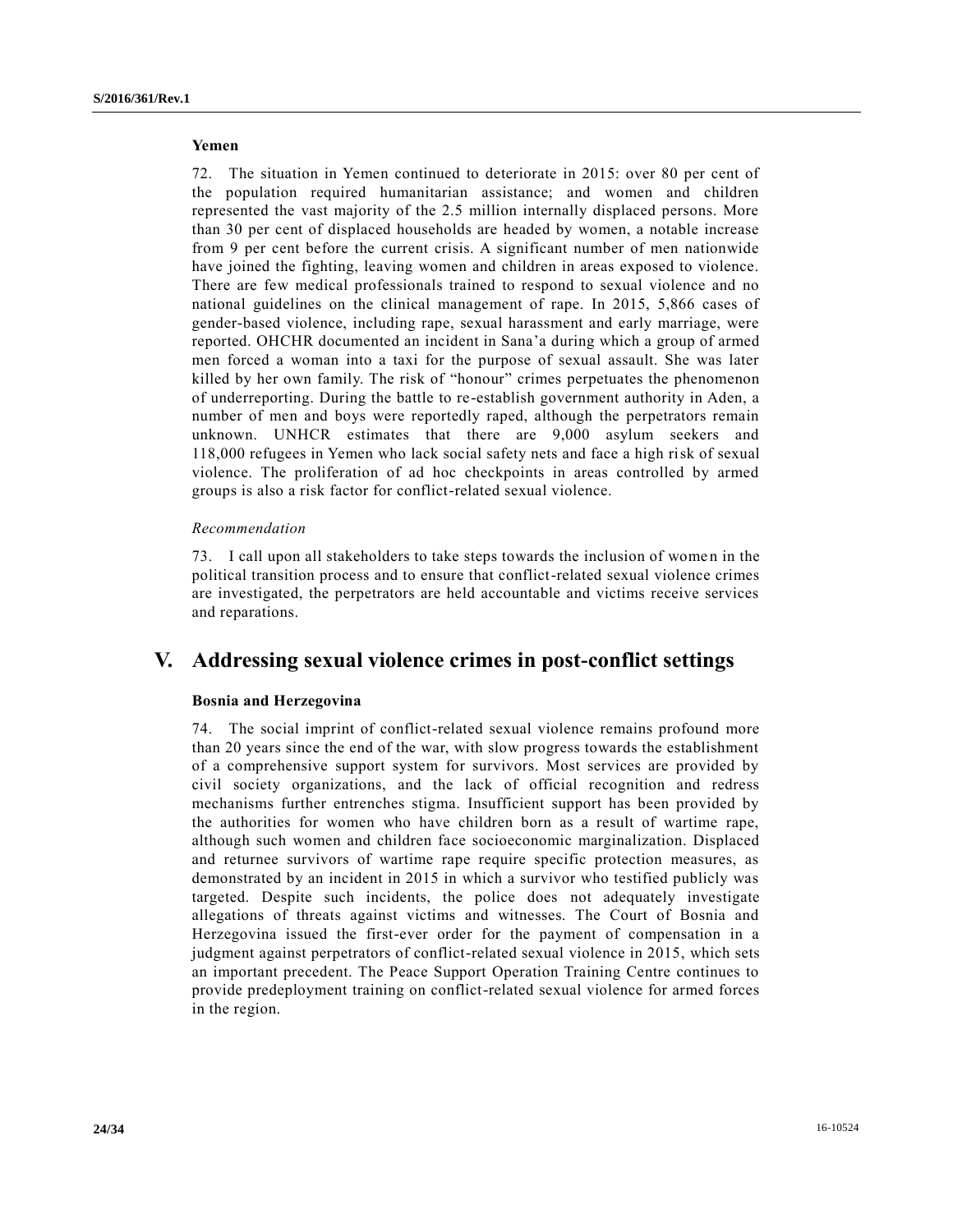## *Recommendation*

75. I urge the authorities to uphold the rights of survivors of conflict-related sexual violence to reparations, including in the form of compensation, services, economic empowerment, housing and education for children born as a result of rape, and to allocate a budget for this purpose.

## **Côte d'Ivoire**

76. On 25 October, Côte d'Ivoire held its first presidential election since the crisis of 2010-2011, which had resulted in 3,000 deaths and the rape of more than 150 women. No recurrence of violence marred the 2015 elections, although some residual tensions and human rights concerns were raised. While an improvement in the security situation was seen during the reporting period, women and girls continue to suffer widespread sexual and gender-based violence linked with a climate of impunity, arms proliferation and an incomplete disarmament, demobilization and reintegration of combatants. The United Nations Operation in Côte d'Ivoire (UNOCI) documented 176 cases of rape, including 18 gang rapes, with 39 of the incidents committed against women and 137 against minors. Of these cases, 73 alleged perpetrators were arrested, but only 23 were detained on the charge of indecent assault and referred for prosecution, resulting in terms of imprisonment ranging from 2 months to 10 years. In the remaining cases, suspects were either acquitted for lack of evidence or failed to attend court, or the victim withdrew the complaint for fear of retaliation. Most victims resort to traditional mechanisms to settle cases, given that the cost of a medical certificate (\$100) is regarded as prohibitive. Despite the issuance of a waiver in 2014, in practice, medical certificates are still regarded as a prerequisite for investigation.

77. During 2015, a member of the Forces républicaines de Côte d'Ivoire (FRCI), 2 policemen and 10 unidentified armed men were reportedly involved in incidents of rape. The FRCI soldier raped a 2-year-old girl and was arrested, initially for indecent assault, which the judicial authorities subsequently upgraded to rape. UNOCI was unable to pursue allegations of the rape of a woman in Abidjan by two police officers, due to the reticence of the gendarmerie hierarchy to share information. The other incidents, which included the rape of minors and the gang rape of a pregnant woman, occurred in the context of armed robbery by a criminal network allegedly comprising FRCI soldiers and former combatants.

78. While progress has been made to harmonize national laws with international standards, accountability remains a major challenge. None of the perpetrators of the 196 cases of sexual violence committed between October 2010 and May 2011 and documented in the report of the National Commission of Inquiry have been brought to justice. In March 2015, 43 survivors of conflict-related sexual violence committed by both parties during the electoral crisis filed a formal complaint before the Special Investigation Unit, but investigations remain at a nascent stage. While it is significant that reparations have been awarded for those killed or injured during the political crisis, it remains to be seen how survivors of conflict-related sexual violence will benefit from this programme. The adoption of a national strategy to combat gender-based violence signals political will; however, its implementation has been stalled by the absence of a budget commensurate with its aims. The FRCI committee of national experts continued to implement its action plan on addressing conflict-related sexual violence with the technical assistance of the Team of Experts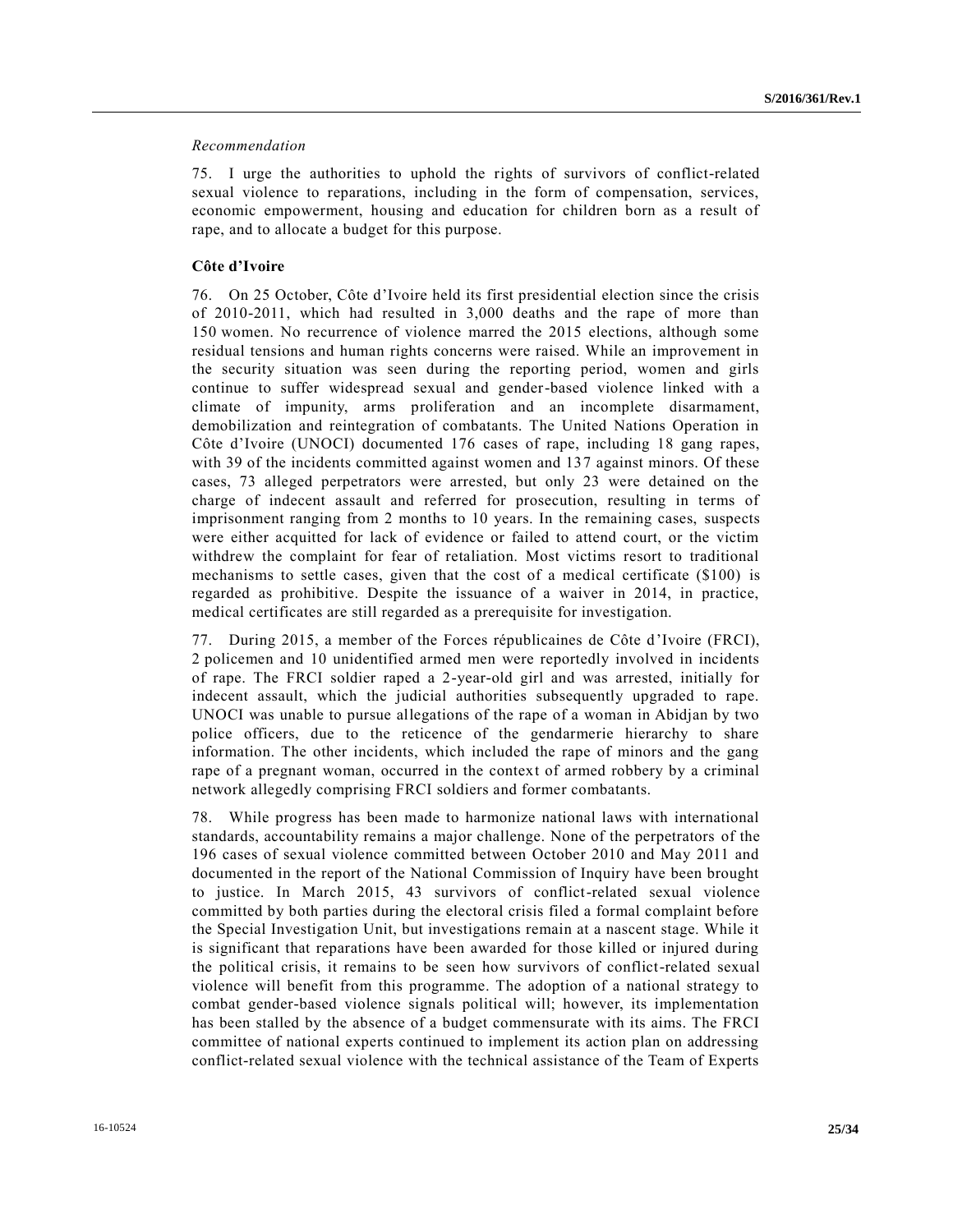on the Rule of Law and Sexual Violence in Conflict and UNOCI. On 19 June 2015, 47 commanders signed a commitment to take action against sexual violence within their units, and the FRCI high command adopted a code of conduct on sexual violence for Ivorian soldiers.

### *Recommendation*

79. I encourage the Government to fully implement the FRCI action plan to combat conflict-related sexual violence and the national strategy to combat genderbased violence by ensuring that perpetrators, including the military, police and former combatants, are held to account and survivors of sexual violence benefit from reparations, as part of the progress necessary to enable delisting from the annex to the present report.

### **Nepal**

80. A decade after the end of the civil war, many Nepalese continue to suffer the enduring consequences of conflict-related sexual violence. Survivors face stigmatization, inadequate access to services, limited victim or witness protection and threats from their own community. The lack of official recognition of sexual violence survivors as conflict-affected persons limits their access to relief. The Truth and Reconciliation Commission of Nepal, established in February 2015, created a subcommittee for victims, children, senior citizens and persons with disabilities and women. One commissioner expressed support for private, womenonly hearings for sexual violence survivors. In October 2015, the Act to Amend Laws to End Gender Violence and Ensure Gender Equality entered into force, broadening the definition of rape and extending the 35-day statute of limitations for the filing of a complaint to 180 days. However, until the statute of limitations is revoked, the legal framework will not assist victims from the civil war era.

### *Recommendation*

81. I encourage the Government to recognize victims of conflict-related sexual violence as conflict-affected persons, to remove barriers that may prevent them from gaining access to justice and to accelerate the second phase of its national action plan on the implementation of Security Council resolutions 1325 (2000) and 1820 (2008).

## **Sri Lanka**

82. The 30-year civil war in Sri Lanka disproportionally affected women, who continue to face sexual abuse and threats. The results of an investigation by OHCHR that covered the period from 2002 to 2011 highlighted the extent of the sexual violence committed in detention by the security forces against both women and men (see [A/HRC/30/CRP.2\)](http://undocs.org/A/HRC/30/CRP.2). These were not isolated incidents, but rather part of a policy. Nevertheless, accountability has been limited. The conviction of four soldiers in October by the High Court of Jaffna for the rape of two women in 2010 is the first of its kind. The report further states that women living in the militarized north continue to be vulnerable to sexual violence committed by members of the armed forces. In Tamil communities, lone women who head nearly 60,000 households describe an ever-present threat of sexual exploitation by the military. In 2015, the new Government adopted an act on the protection of witnesses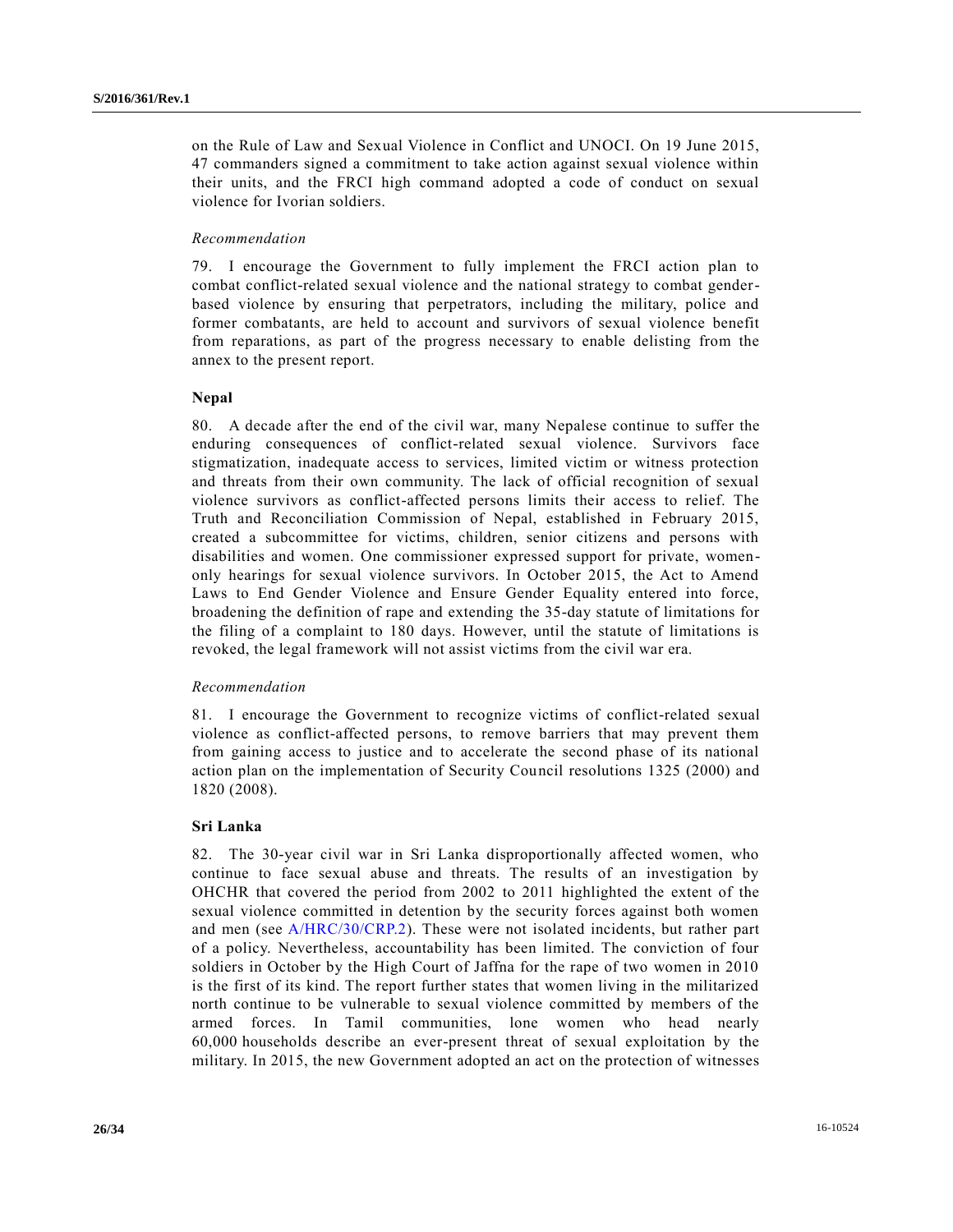and victims and a set of recommendations on preventing sexual and gender-based violence.

### *Recommendation*

83. I call upon the Government to ensure that conflict-related sexual violence is addressed in all transitional justice processes, that multisectoral services reach survivors and that economic empowerment programmes benefit women in militarized areas who are heads of households.

## **VI. Other situations of concern**

### **Burundi**

84. In the context of the recent political unrest in Burundi, a pattern of sexual violence was documented on 11 and 12 December, when three military camps in Bujumbura were attacked, generating reprisals by the security forces in opposition districts. In connection with these reprisals, at least 13 sexual assaults were documented, which were allegedly committed by members of the special police unit in charge of protecting public institutions, elements of the military police, soldiers and the Imbonerakure (armed youth and other civilians supporting the security forces). The modus operandi of these attacks involve security forces entering homes, forcing male residents to leave, taking women and girls aside and raping or gang raping them. Rape victims also reported insults based on their ac tual or perceived political or ethnic affiliation. In an illustrative incident, on 11 December, policemen from the special unit entered a house in Mutakura, ordered the father to leave and forced the three daughters to "undress", which is a euphemism used to refer to rape. The police returned on 14 December and again "undressed" the girls, after which the family fled the area. At least one rape survivor was detained after speaking to a journalist. Following the political crisis, UNHCR has documented 323 incidents of sexual violence, involving 264 women and 59 girls, which occurred either in Burundi or during flight. A number of women and girls attempting to flee were reportedly taken by the Imbonerakure to the Nyabisindu military camp, located in Marembo, and sexually assaulted.

### *Recommendation*

85. I call for an investigation into reports of sexual violence, the prosecution of perpetrators; the immediate release of any women or girls detained in military camps and efforts by the authorities to ensure that survivors can safely access services and redress and that humanitarians can operate without impediment.

## **Nigeria**

86. One year after Boko Haram abducted 276 schoolgirls in Chibok, Borno State, only 57 have returned. An estimated 2,000 women and girls have been abducted by Boko Haram since 2014, with many forced into sexual slavery (see [S/2015/453\)](http://undocs.org/S/2015/453). Such acts of sexual slavery, forced marriage and forced pregnancy could amount to war crimes and/or crimes against humanity (see [A/HRC/30/67\)](http://undocs.org/A/HRC/30/67). At the internally displaced camp in Dalori, established in April 2015, more than 100 women have given birth following their escape from captivity (see ibid.). Several wished to terminate their pregnancies, although abortion remains illegal in Nigeria except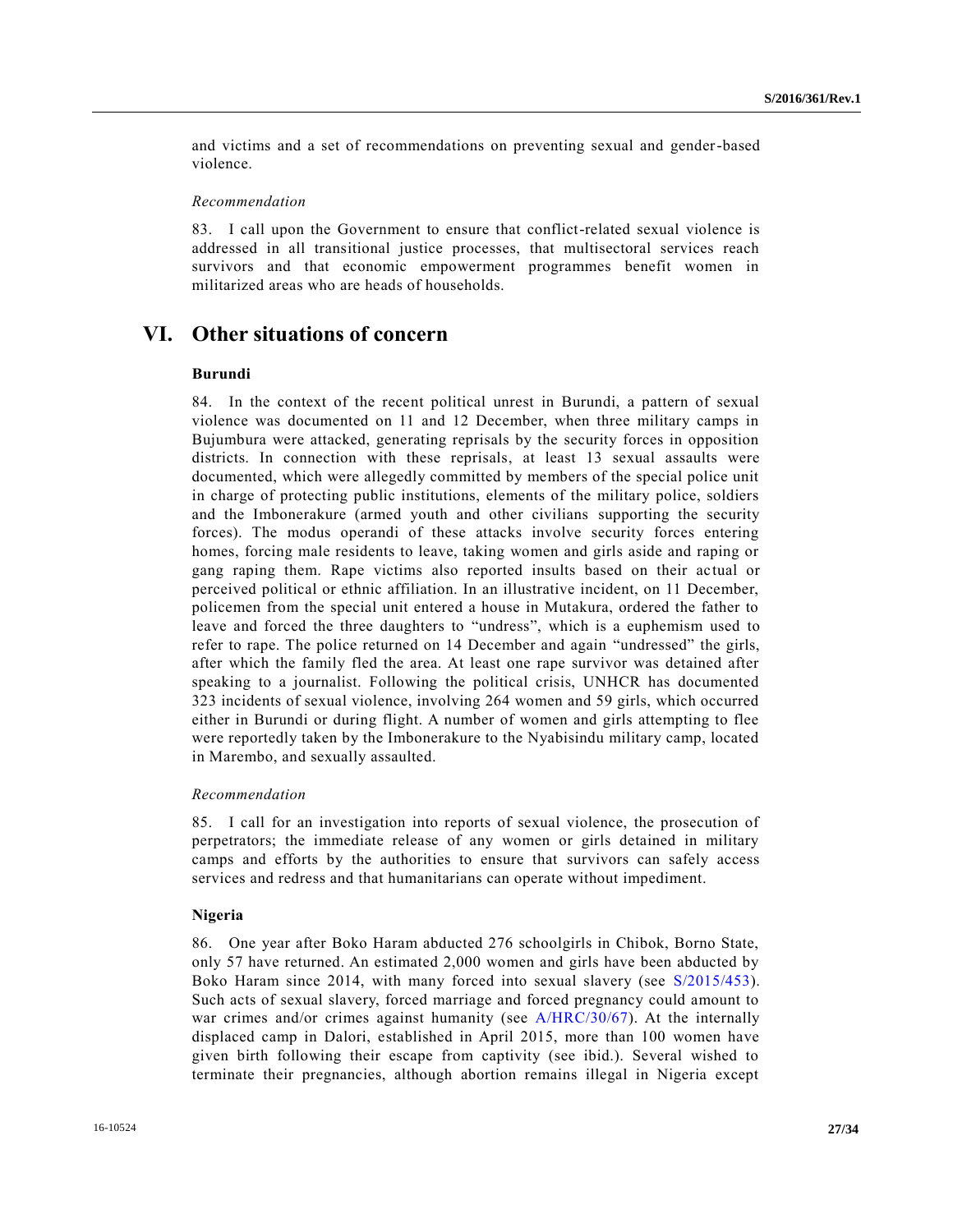when the life or health of the woman is at stake. Owing to stigma and religious norms, most victims of sexual violence are reluctant to speak out and unwilling to return to their communities for fear they will be rejected as a source of "dishonour". As of June 2015, 307 women and children were enrolled in a government-run counselling, education and health-care programme. However, human rights concerns have been raised when women and children released from Boko Haram are held for prolonged periods by the security forces for screening and rehabilitation.

87. In camps and host communities, women and girls continue to face rape, forced marriage and "survival sex" to meet their families' needs. UNHCR identifies 676 households affected by sexual assault, with the highest proportion reported in Taraba, Adamawa and Borno States. Overcrowded camps, which afford limited privacy or socioeconomic opportunity, exacerbate this risk. A significant proportion of households in Adamawa, Borno and Gombe States reported cases of forced or early marriage. Progress was noted in late 2015 in the management of internally displaced persons camps, although psychosocial support and reproductive health care remain limited.

### *Recommendation*

88. I reiterate my call for the immediate release of civilians abducted by Boko Haram and urge the authorities to assist women and girls who have survived captivity by supporting their social reintegration and providing all necessary health care and other comprehensive services, including the safe termination of pregnancies. I call for effective measures to prevent sexual violence in settings where women and girls seek refuge and to ensure that their safety and rights are considered in all counterinsurgency efforts.

## **VII. Recommendations**

89. The information presented above underscores the need to promote gender equality and women's empowerment in order to address the root causes of conflictrelated sexual violence, transform harmful sociocultural norms and counter violent extremism. To this end, the following recommendations outline prevention and response measures to be taken at the national, regional and international levels. In their implementation, I call for national leadership and responsibility, noting that the United Nations stands ready to support national authorities in their efforts.

90. **I urge the Security Council:**

(a) **To recognize that, in addition to being employed as a tactic of war, as noted in resolution 1820 (2008), sexual violence can constitute a tactic of terrorism, as noted in resolution 2242 (2015). Accordingly, efforts to prevent and address sexual violence should be strategically aligned with efforts to prevent violent extremism and terrorism;**

(b) **To fully integrate the issue of conflict-related sexual violence into the work of relevant sanctions committees, including the Security Council Committee pursuant to resolutions 1267 (1999) 1989 (2011) and 2253 (2015) concerning ISIL (Da'esh) Al-Qaida and associated individuals, groups, undertakings and entities, and to ensure that dedicated gender and conflict-**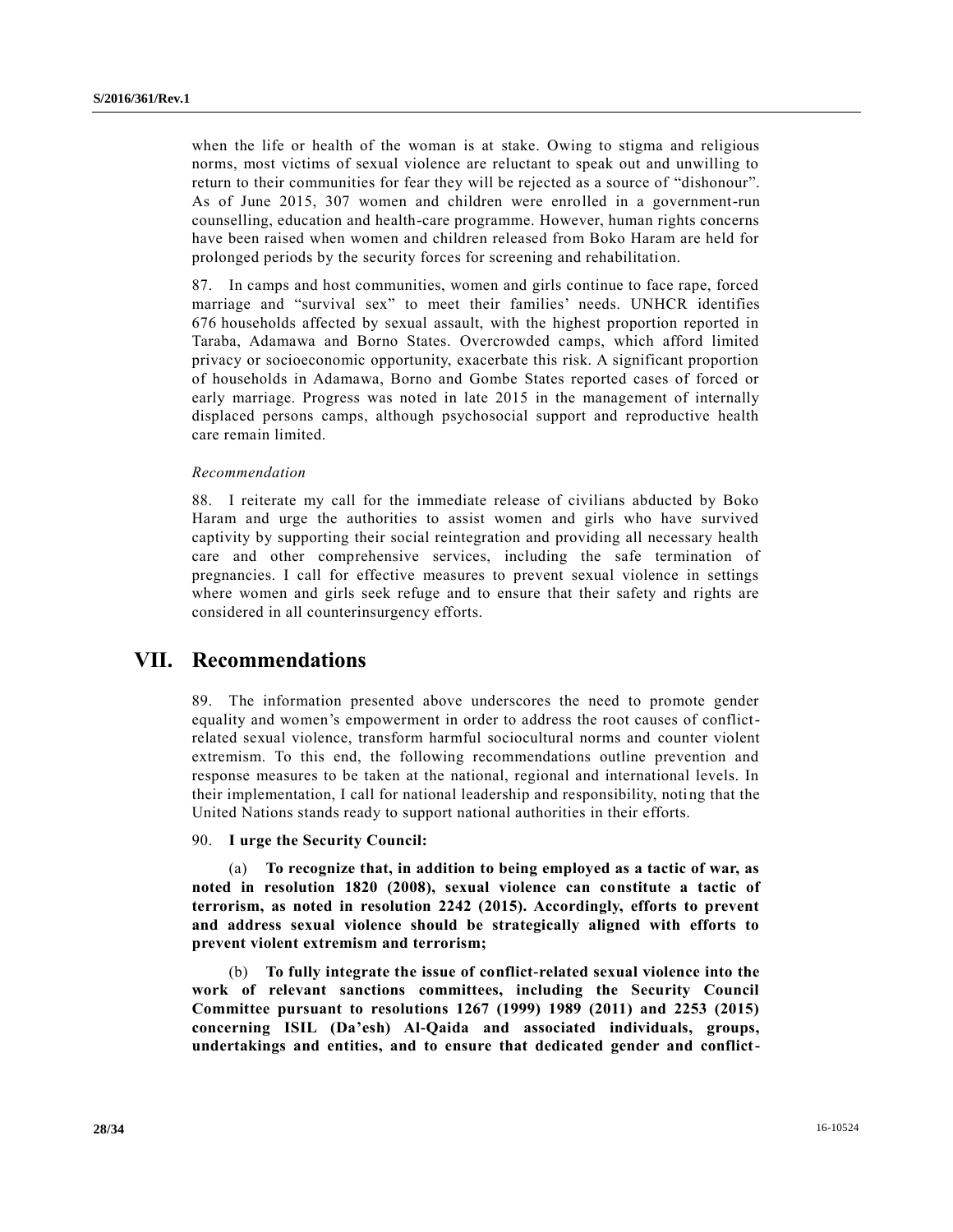**related sexual violence expertise consistently informs the work of sanctions committees;**

(c) **To continue to encourage and support engagement with State and non-State parties to conflict for specific commitments and prevention plans on conflict-related sexual violence, and to systematically monitor their compliance;**

(d) **To ensure that any national forces listed in the annexes to my reports on conflict-related sexual violence are not accepted as troop or police contributors to peacekeeping operations until they have taken specific measures in line with resolution 2106 (2013) and have been delisted;**

(e) **To continue to recognize and address the nexus between trafficking in persons and conflict-related sexual violence, including by violent extremist groups, and to pursue accountability and sanctions for individuals and entities involved in trafficking for the purposes of sexual violence;**

(f) **To employ the means at its disposal to influence both State and non-State parties to conflict to comply with international law, including by referring matters to the International Criminal Court. Referrals should apply to individuals who commit, command or condone by failing to prevent or punish, sexual violence, and should entail a structured relationship of cooperation, follow-up and support to the work of the Court;** 

(g) **To give due consideration to the risk factors and early warning signs of sexual violence in its monitoring of conflict situations, especially in relation to periods of political instability, elections, civil strife and mass population movements, such as forced displacement, and to monitor the use of inflammatory rhetoric or media incitement to sexual and other forms of violence against women in situations of concern;** 

(h) **To use its periodic field visits to focus attention on conflict-related sexual violence concerns, to solicit the views of affected communities, women's civil society organizations and associations of survivors, as appropriate, and to draw attention to the risks faced by minorities and marginalized groups.** 

91. **I encourage Member States, donors and regional organizations:**

(a) **To ensure that survivors benefit from relief and recovery programmes, including health care, psychosocial care and socioeconomic reintegration and livelihood support. Services should include provision for women with children born as a result of wartime rape;** 

(b) **To put in place legislative and institutional arrangements to address conflict-related sexual violence and prevent its recurrence, including specific victim and witness protection laws and programmes; timely and consistent sentences that serve as a deterrent; reparations for victims; safeguards to prevent individuals accused of violations from being retained and promoted within the security forces (vetting in the context of security sector reform); the exclusion of these crimes from general amnesties and statutes of limitations; education that fosters gender equality; and programmes to ensure that women, including those who become pregnant as a result of rape, have the information, support and services they need, including access to emergency contraception and measures for the safe termination of pregnancies. In these efforts,**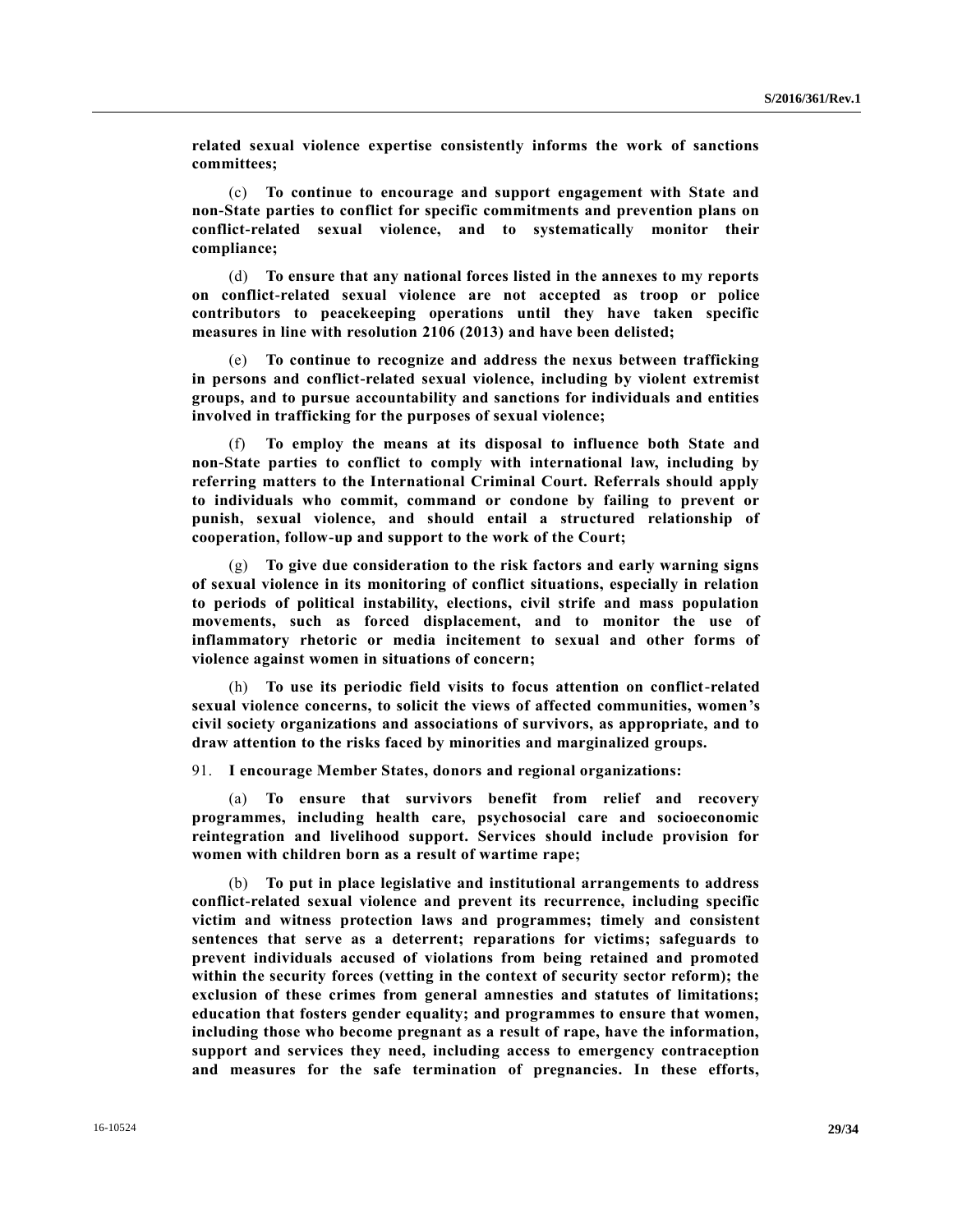**particular attention should be paid to groups that face additional barriers to justice such as ethnic or religious minorities, women in rural or remote areas, those living with disabilities, lesbian, gay, bisexual, transgender and intersex persons, and women and children associated with armed groups;**

(c) **To give due consideration to recognizing conflict-related sexual violence as a form of persecution that may serve as grounds for refugee status, in the light of its use as a tactic to induce displacement;**

(d) **To ensure that all refugee-receiving countries provide information on the services available to sexual violence survivors, ensure sustainable psychosocial support and provide survivors with the option to document their cases for future accountability processes;**

(e) **To support the training of journalists as part of a broader strategy to ensure that the media, including both traditional and new/social media, is not used for incitement to violence, and to foster safe and ethical reporting on sexual violence;**

(f) **To include in government protocols the specific and distinct needs of female and male victims of sexual violence, and train health-care providers on how to respond to survivors of any age or sex, noting that male and lesbian, gay, bisexual, transgender and intersex victims should be included within the scope of protection provided under national law;**

(g) **To improve conviction rates for crimes of sexual violence by integrating legal support options with medical and psychosocial care and improving the reach of these services in conflict-affected areas, as well as removing the barriers to reporting by providing free treatment and medical certificates and ending the practice of mandatory police reporting as a precondition to access to care;**

(h) **To continue to draw upon existing rosters of professionals trained in dealing with sexual and gender-based violence in order to ensure appropriate and timely documentation and investigation of these crimes;**

(i) **To ensure that gender capacity is included in ceasefire monitoring and verification arrangements and teams, noting that grave violations such as conflict-related sexual violence should be considered to be a breach of ceasefire;** 

(j) **To call upon mediators to include gender and conflict-related sexual violence expertise as part of their mediation support teams;**

(k) **To integrate gender analysis and training into national disarmament, demobilization and reintegration processes, including resocialization and reintegration initiatives to mitigate the threat of sexual and gender-based violence, and to ensure that psychosocial interventions reach ex-combatants, given the rise in domestic and other violence that follows demobilization in many settings;**

(l) **To ensure that regional bodies enhance cooperation in information and documentation, the training of security forces, extradition and legal assistance and enhancing public awareness to combat conflict-related sexual violence;**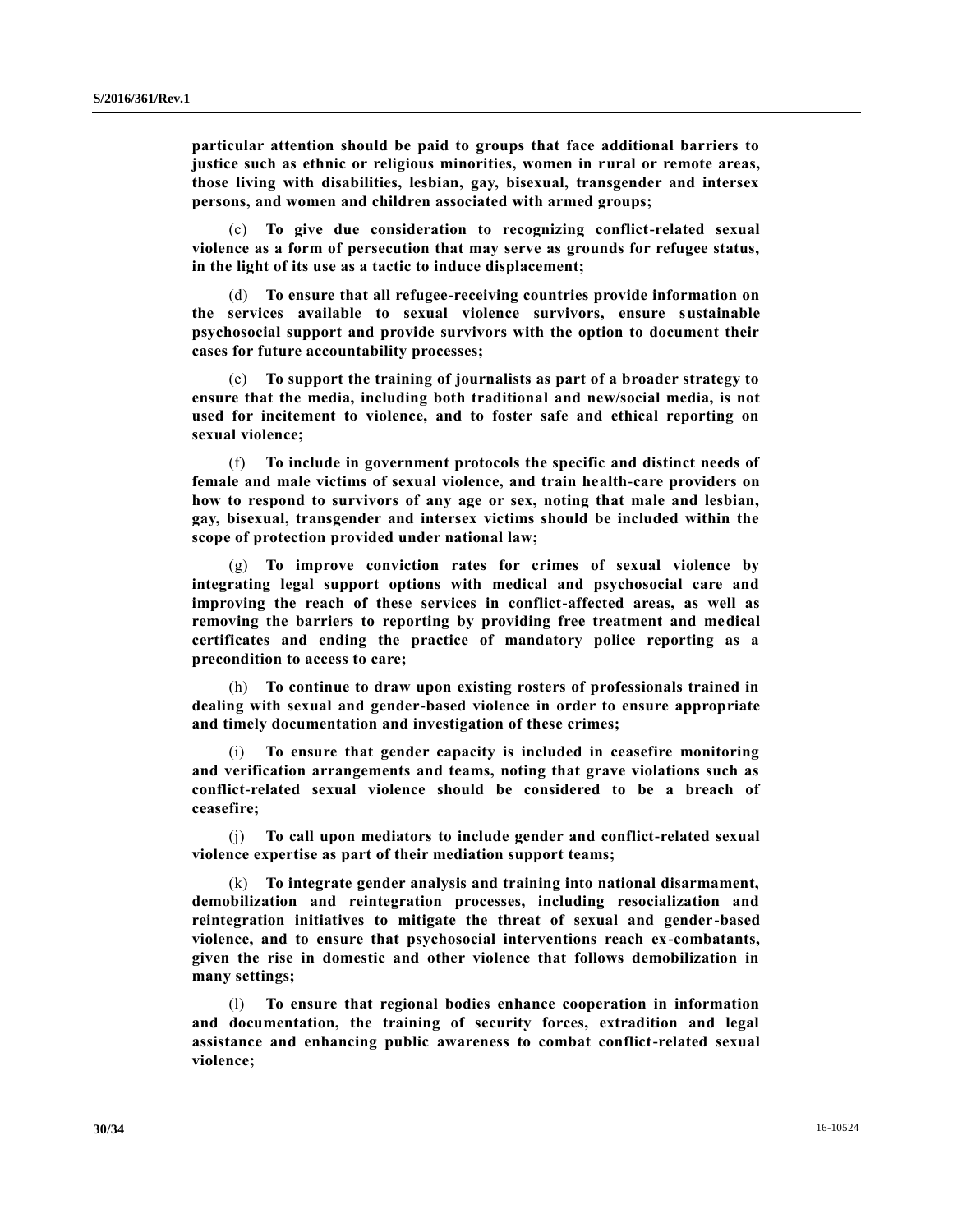(m) **To train all peacekeeping personnel on gender sensitivity, sexual exploitation and abuse prevention and addressing conflict-related sexual violence as a mandatory component of predeployment training, and to ensure that this consideration is integrated into the performance and operational readiness standards against which troops are assessed;** 

(n) **To support the engagement of religious leaders, paying particular attention to amplifying the voices of women, with the objective of curbing violent extremism, preventing the justification of sexual or other violence on religious grounds and addressing the stigmatization suffered by survivors of sexual violence.**

92. **I urge Member States to draw upon the expertise of the Team of Experts on the Rule of Law and Sexual Violence in Conflict, to support them in building the capacity of civilian and military justice systems, as part of efforts to strengthen institutional safeguards against impunity. I urge donors to ensure sustainable funding for this valuable resource.** 

93. **I urge Member States to support the efforts of United Nations Action against Sexual Violence in Conflict and its Multi-Partner Trust Fund, in particular for the development and implementation of comprehensive national strategies to prevent and address conflict-related sexual violence.**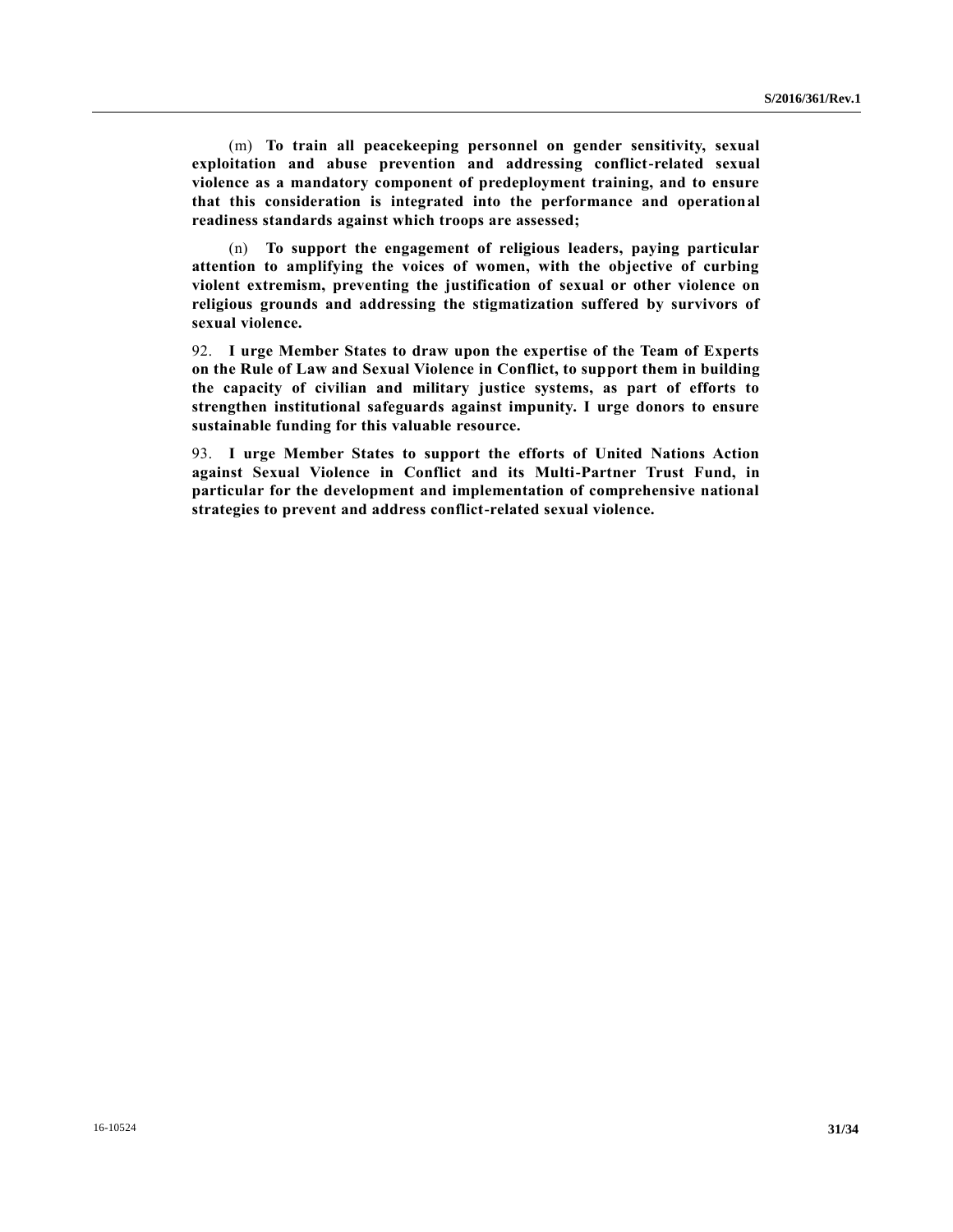## **Annex**

# **List of parties credibly suspected of committing or being responsible for patterns of rape or other forms of sexual violence in situations of armed conflict on the agenda of the Security Council**

The present annex does not purport to be a comprehensive list of perpetrators, but includes those for whom credible information is available. It should be noted that the names of countries appear only to indicate the locations in which parties are suspected of committing relevant violations.

## **Parties in the Central African Republic**

- 1. Lord's Resistance Army.
- 2. Former Séléka coalition.
- 3. Anti-balaka forces, including associated elements of the armed forces of the Central African Republic.
- 4. Révolution et justice.
- 5. Front démocratique du peuple centrafricain.

## **Parties in Côte d'Ivoire**

- 1. Ex-militia groups, including:
	- (a) Alliance patriotique de l'ethnie Wé;
	- (b) Front pour la libération du Grand Ouest;
	- (c) Mouvement ivoirien de libération de l'ouest de la Côte d'Ivoire;
	- (d) Union patriotique de résistance du Grand Ouest.
- 2. Ivorian armed forces.\*

## **Parties in the Democratic Republic of the Congo**

- 1. The following armed groups:
	- (a) Alliance des patriotes pour un Congo libre et souverain;
	- (b) Allied Democratic Forces National Army for the Liberation of Uganda;
	- (c) Forces pour la défense du Congo;
	- (d) Forces démocratiques de libération du Rwanda;
	- (e) Forces de résistance patriotiques en Ituri/"Colonel" Adirodhu Mbadhu/ "Colonel" Kakado;
	- (f) Lord's Resistance Army;
	- (g) Mai Mai Cheka/Nduma Defence for Congo;

<sup>\*</sup> Party has committed itself to adopting measures to address conflict-related sexual violence.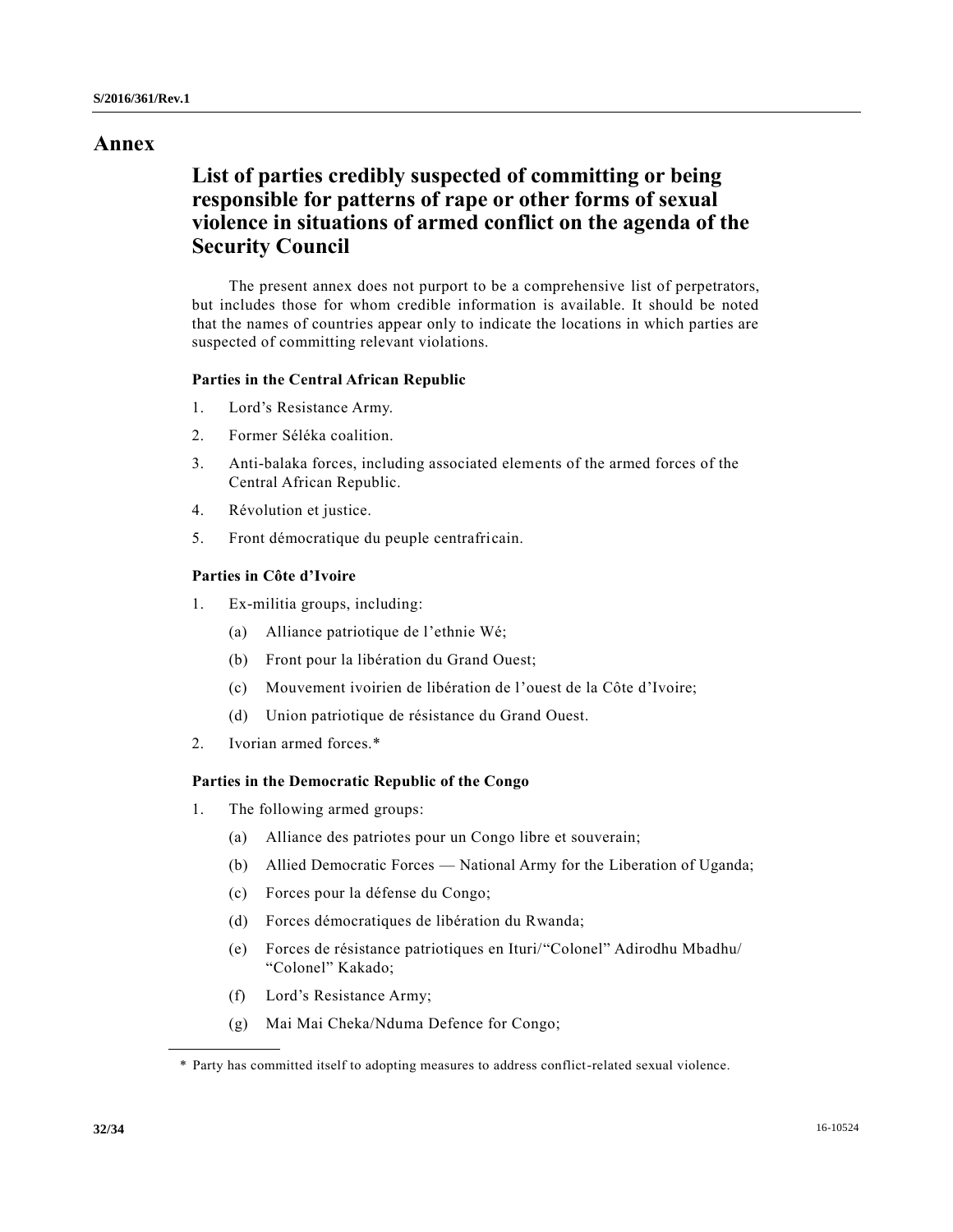- (h) Mai Mai Kifuafua;
- (i) Mai Mai Simba Manu;
- (j) Mai Mai Simba Mangaribi;
- (k) Mai Mai Simba/Lumumba;
- (l) Nyatura;
- (m) Raia Mutomboki/Mulumbu Willy, also known as "Willy Alexandre";
- (n) Raia Mutomboki/Sadiki Desaba, also known as "Kabazimya".
- 2. Forces armées de la République démocratique du Congo.\*
- 3. Congolese national police.

## **Parties in Iraq**

Islamic State in Iraq and the Levant.

## **Parties in Mali**

- 1. Mouvement national pour la libération de l'Azawad.
- 2. Ansar Eddine.
- 3. Mouvement pour l'unification et le jihad en Afrique de l'ouest.
- 4. Al-Qaida in the Islamic Maghreb.
- 5. Groupe d'autodéfense Touaregs Imghad et leurs alliés.

## **Parties in Somalia**

- 1. Al-Shabaab.
- 2. Somali national army.\*
- 3. Somali national police force\* and allied militia.
- 4. Puntland military.

## **Parties in the Sudan**

- 1. Justice and Equality Movement.
- 2. Sudanese armed forces.
- 3. Rapid Support Forces.

## **Parties in South Sudan**

- 1. Lord's Resistance Army.
- 2. Justice and Equality Movement.
- 3. Sudan People's Liberation Movement/Army-in-Opposition.\*
- 4. Sudan People's Liberation Army.\*
- 5. South Sudanese national police.\*